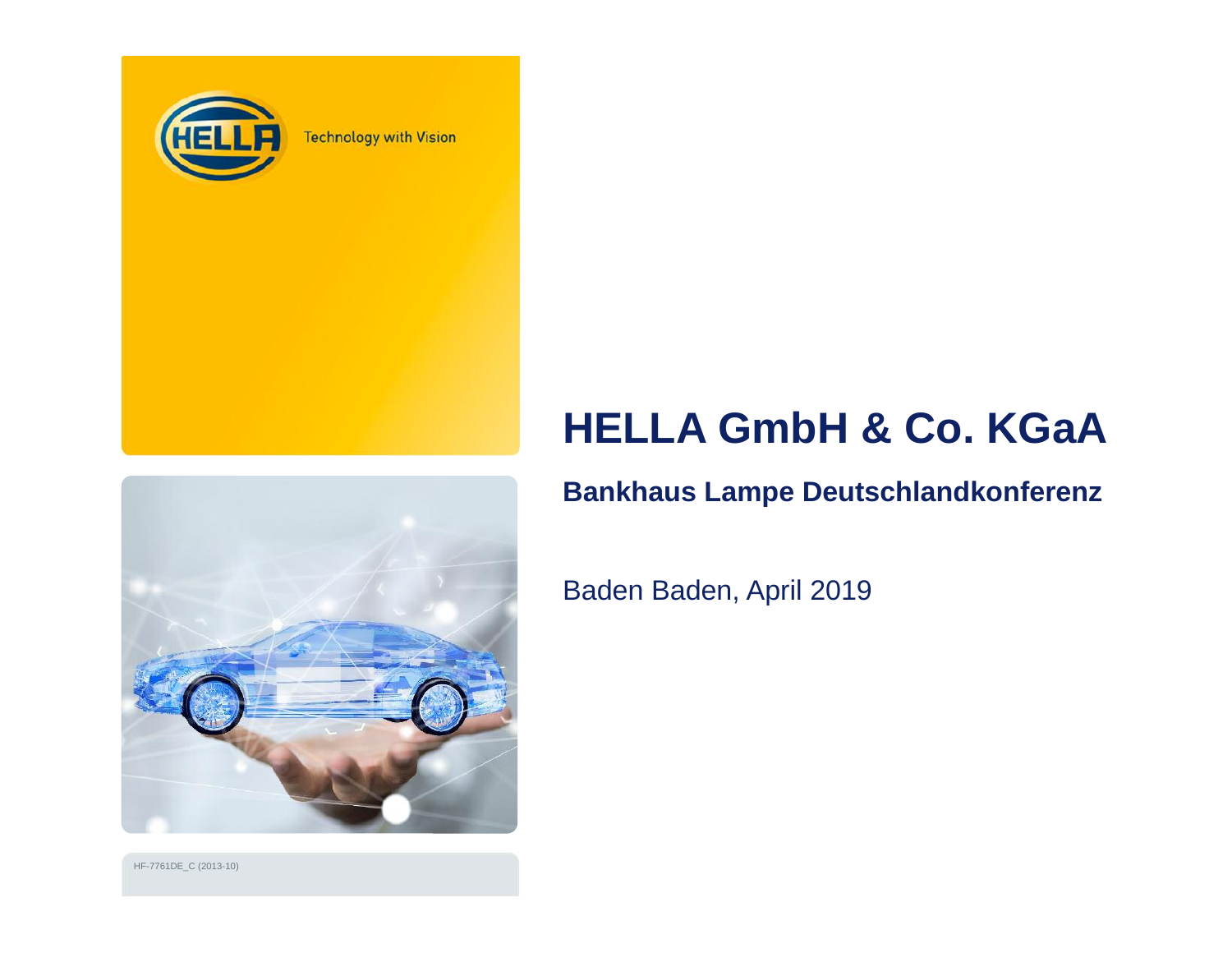## **Disclaimer**

This document was prepared with reasonable care. However, no responsibility can be assumed for the correctness of the provided information. In addition, this document contains summary information only and does not purport to be comprehensive and is not intended to be (and should not be construed as) <sup>a</sup> basis of any analysis or other evaluation. No representation or warranty (express or implied) is made as to, and no reliance should be placed on, any information, including projections, targets, estimates and opinions contained herein.

This document may contain forward-looking statements and information on the markets in which the HELLA Group is active as well as on the business development of the HELLA Group. These statements are based on various assumptions relating, for example, to the development of the economies of individual countries, and in particular of the automotive industry. Various known and unknown risks, uncertainties and other factors (including those discussed in HELLA's public reports) could lead to material differences between the actual future results, financial situation, development or performance of the HELLA Group and/or relevant markets and the statements and estimates given here. We do not update forward-looking statements and estimates retrospectively. Such statements and estimates are valid on the date of publication and can be superseded.

This document contains an English translation of the accounts of the Company and its subsidiaries. In the event of <sup>a</sup> discrepancy between the English translation herein and the official German version of such accounts, the official German version is the legal valid and binding version of the accounts and shall prevail.

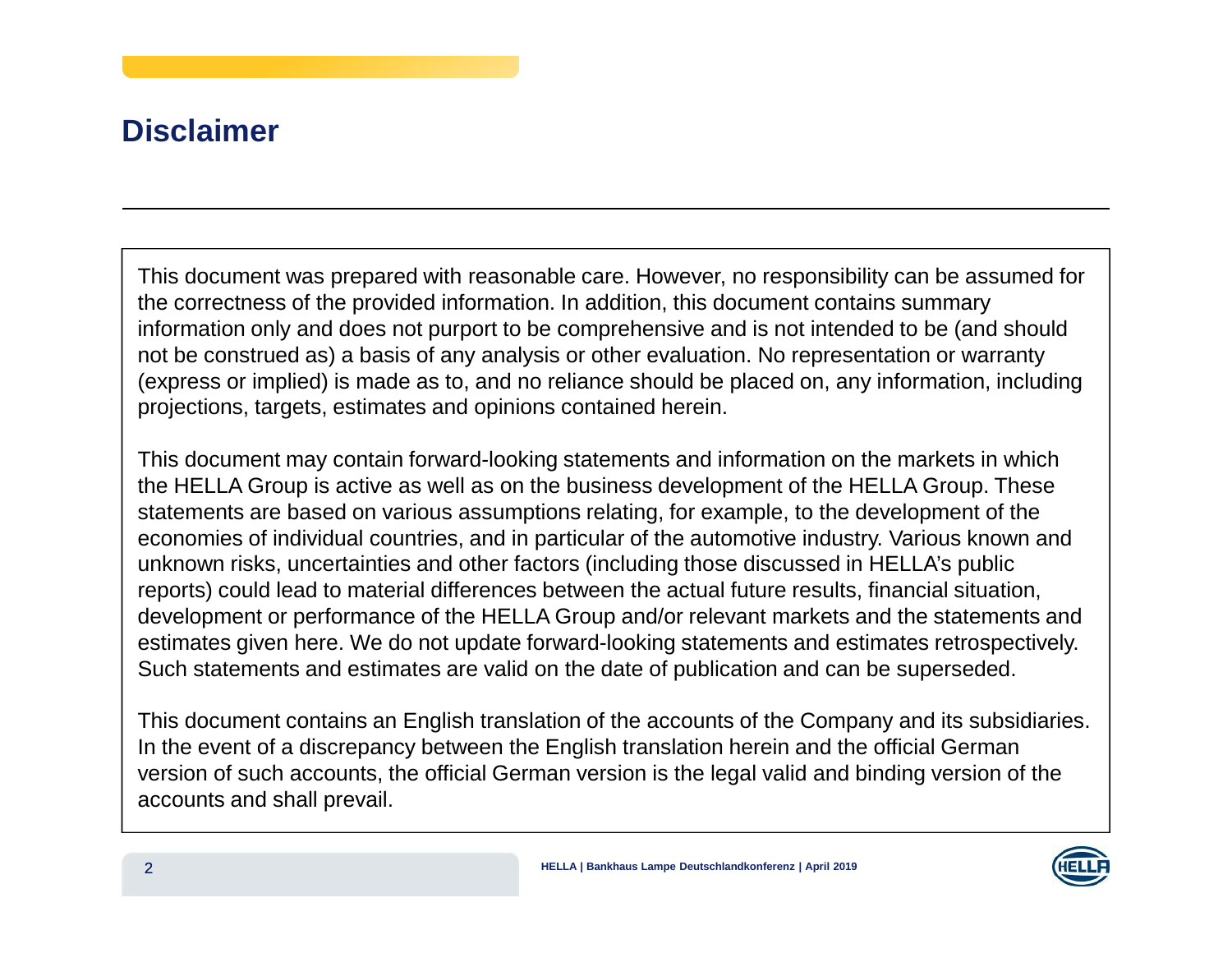### **HELLA Presentation German Conference April 2019** Outline

■ HELLA Financial Results H1 FY 2018/19

- HELLA at a Glance
- HELLA' Strategy

 $\blacksquare$ 

■ HELLA's View on Automotive Market Trends

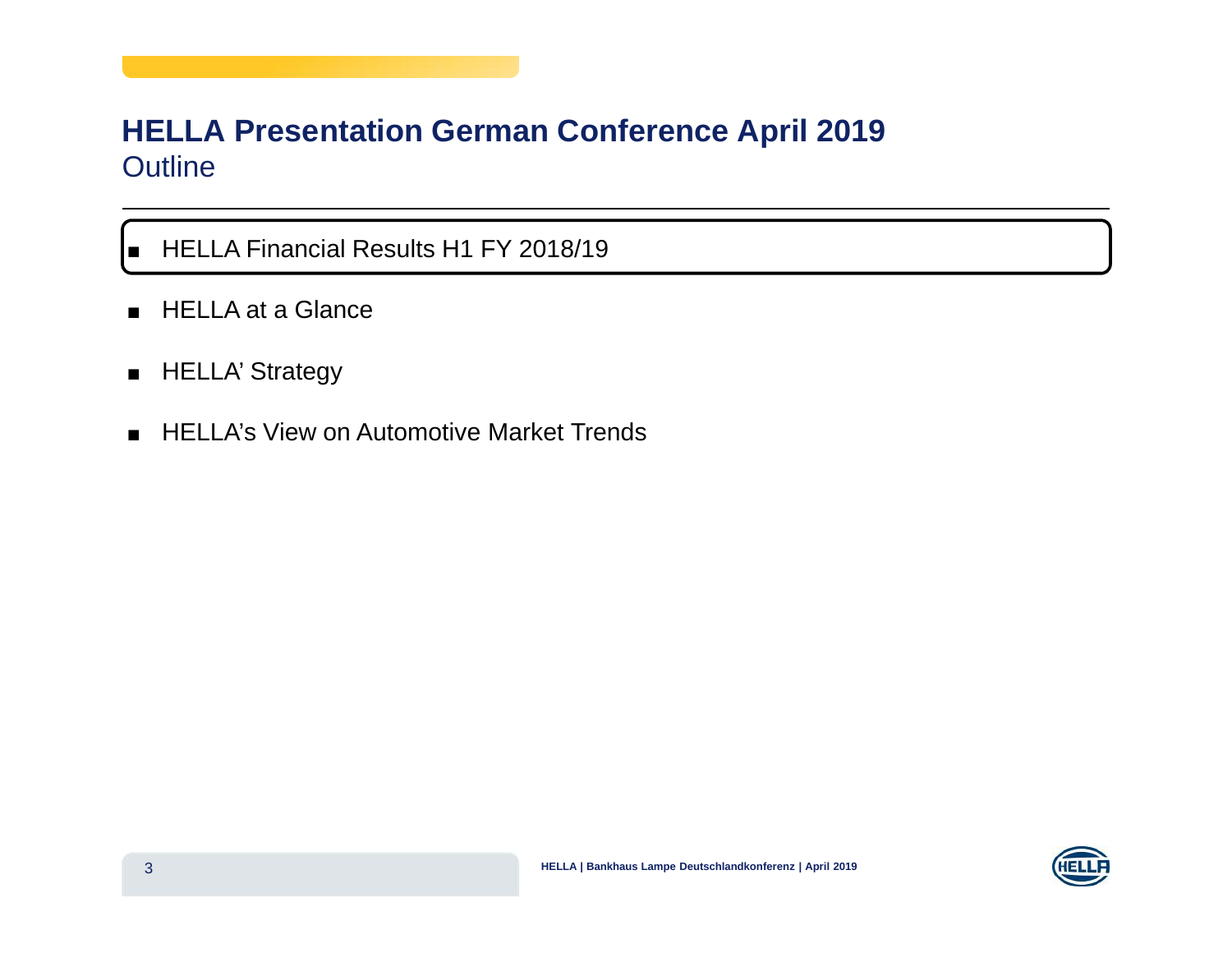### **Positive sales growth and EBIT increase in H1 FY 2018/19** Financial Results H1 FY 2018/19

 **HELLA Group** currency and portfolio adjusted **sales grew by 7.3%** YoY to 3.5 bill. EUR

**Profitability**

**Sales**

- **Adj. Gross Profit margin** at **28.0%** (+0.4%-points YoY) **Adj. EBIT** +16 mill. EUR (+5.5% YoY) at **302 mill. EUR**
- **Adjusted EBIT margin** -0.1pp to **8.6%**

**Liquidity Adjusted Free Cash Flow from operating activities increased** by **45mill. EUR** (+42% YoY) to **152mill. EUR**

Note: Adjusted P&L and Balance Sheet figures for FY 17/18 and FY 18/19 exclude items from the Wholesale distribution. Adjustments of profitability figures for **all years include restructuring expenses. For details see financial report.** Please note that where sums and percentages in the presentation have been rounded, differences may arise as a result of commercial rounding.

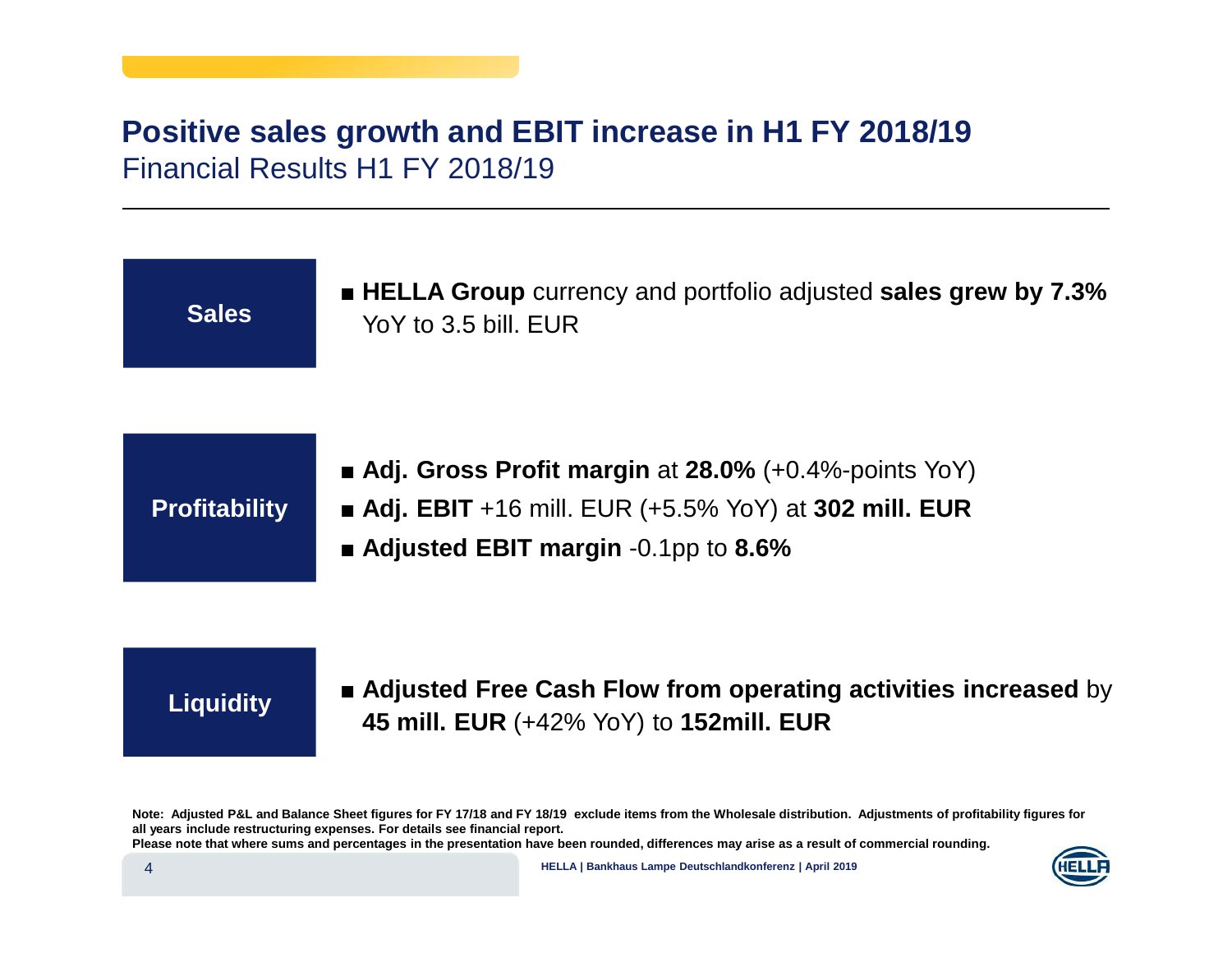## **HELLA top line growth with positive development in H1 FY 18/19** Financial Results H1 FY 2018/19



- **Currency** (-0.4pp) and portfolio (-4.1pp) **adjusted** growth **HELLA** Group at **7.3%**
- **Reported** sales growth **HELLA** Group at 2.8.% (**increased** by **97.7 mill. EUR** to **3,550 mill. EUR)**
	- − **Automotive +8.1%** to **2,864 mill. EUR. Demand** for **energy management products, radar solutions** and **advanced lighting systems** drives business.
	- − **Aftermarket\* +4.5% to 336 mill. EUR, positive** driven by strong Workshop product sales
	- − **Special Applications -3.7.%** to **204 mill. EUR** with positive development mainly in the core business for agricultural and construction vehicles, as well as for trailers

**HELLA | Bankhaus Lampe Deutschlandkonferenz | April 2019**

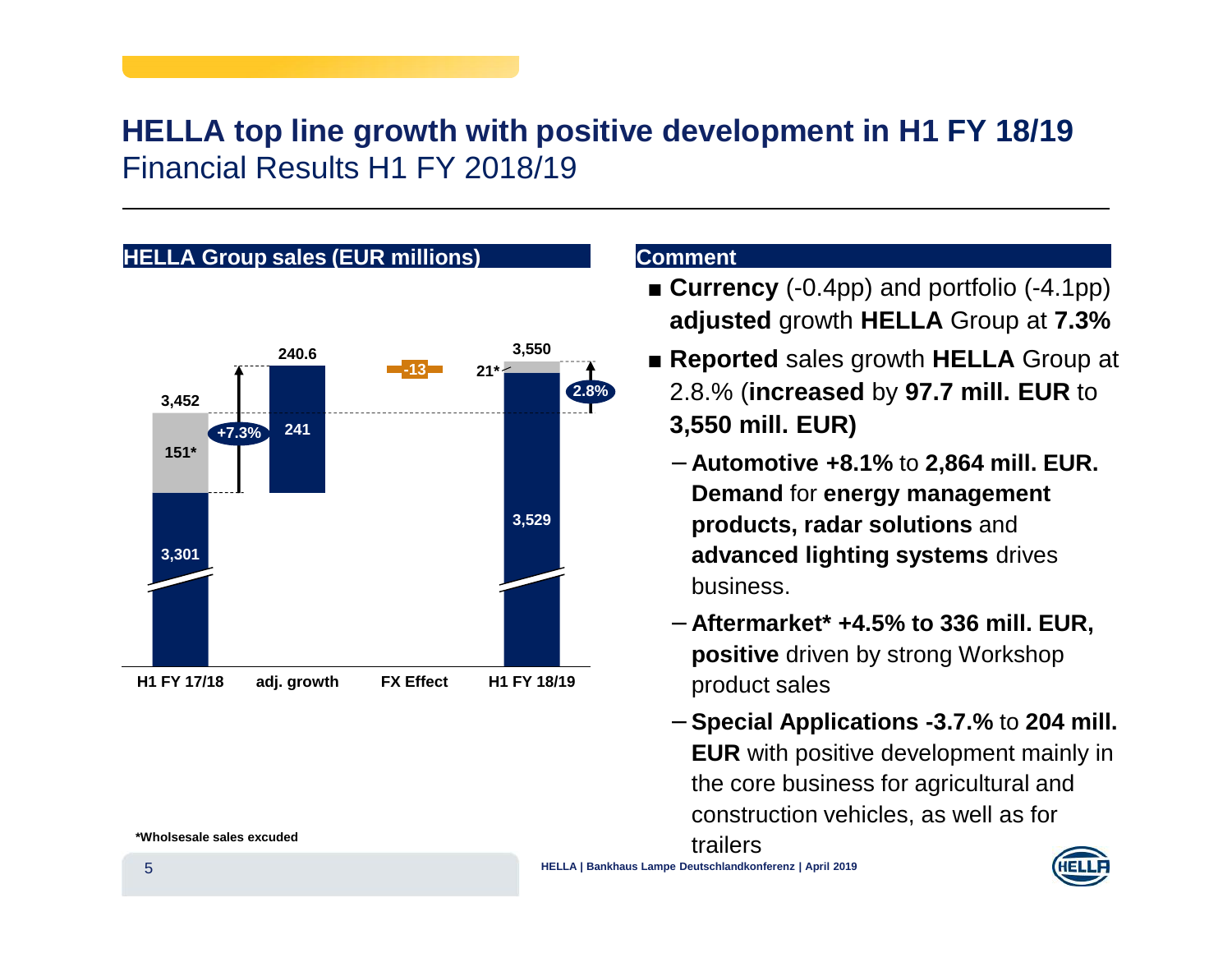## **Automotive outperforming LVP in all regions** Financial Results H1 FY 2018/19

### **HELLA Automotive external sales by region (in EUR millions)**







**HELLA | Bankhaus Lampe Deutschlandkonferenz | April <sup>2019</sup>**

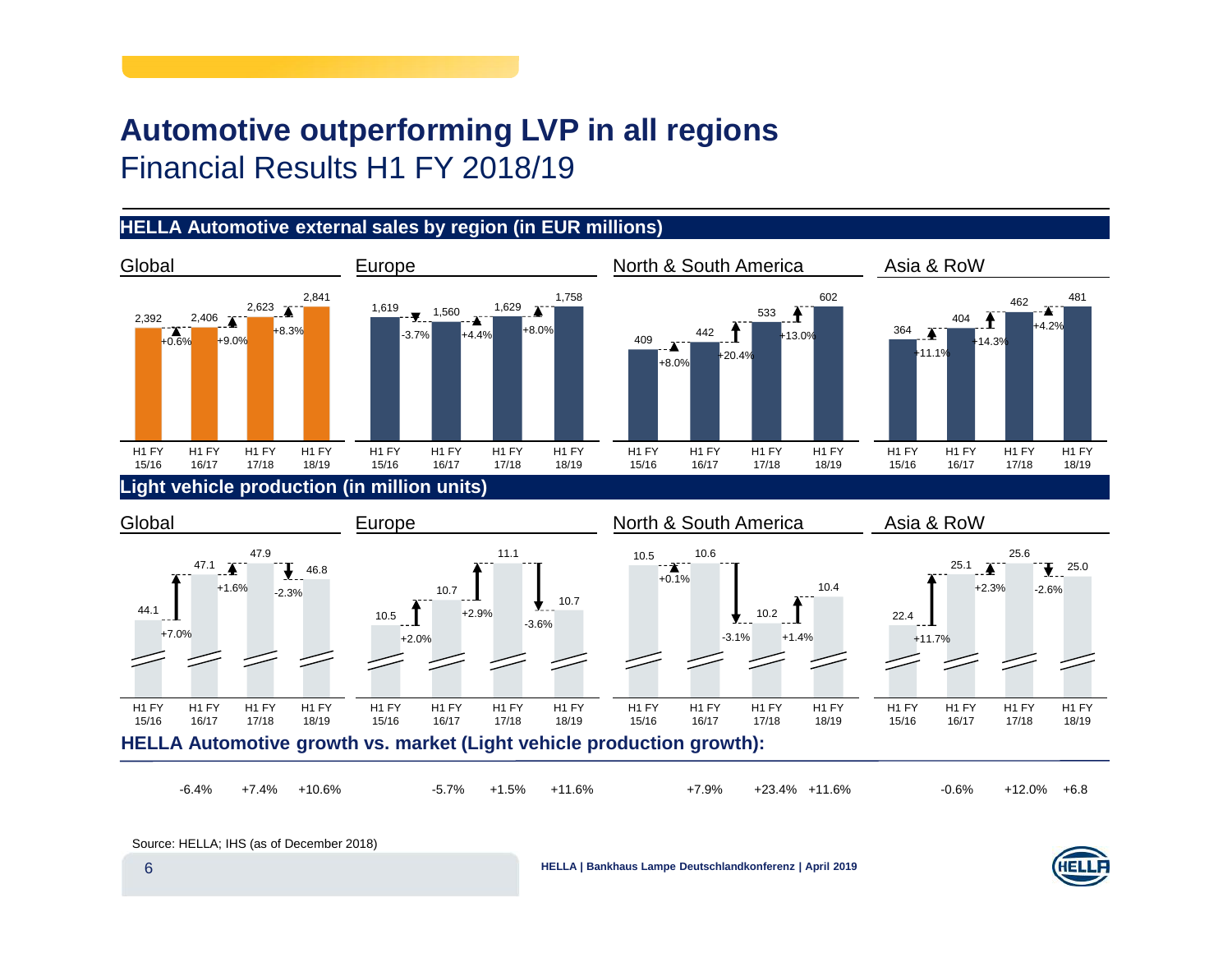### **GPM increase due to strong overall business development** Financial results H1 FY 2018/19





### **Highlights**

- **Adj. Gross Profit increased** by **75 mill. EUR** (+8.3%) to **987 mill. EUR**
	- − **Automotive** +9.0% to 738 mill. EUR
	- − **Aftermarket** +7.0 % to 119 mill. EUR
	- − **Special Applications** +8.6**%** to 81 mill. EUR

### **Highlights**

- **Adj. Gross Profit margin** improved by 0.4%-points to **28.0%**
	- − higher GPM Automotive (+0.2pp) due to higher volumes compensating higher raw material & personal costs
	- − increased GPM in Aftermarket (+0.8pp) due to Workshop sales
	- − higher GPM in Special Applications (+4.5pp) due growth in the core business



**HELLA | Bankhaus Lampe Deutschlandkonferenz | April 2019**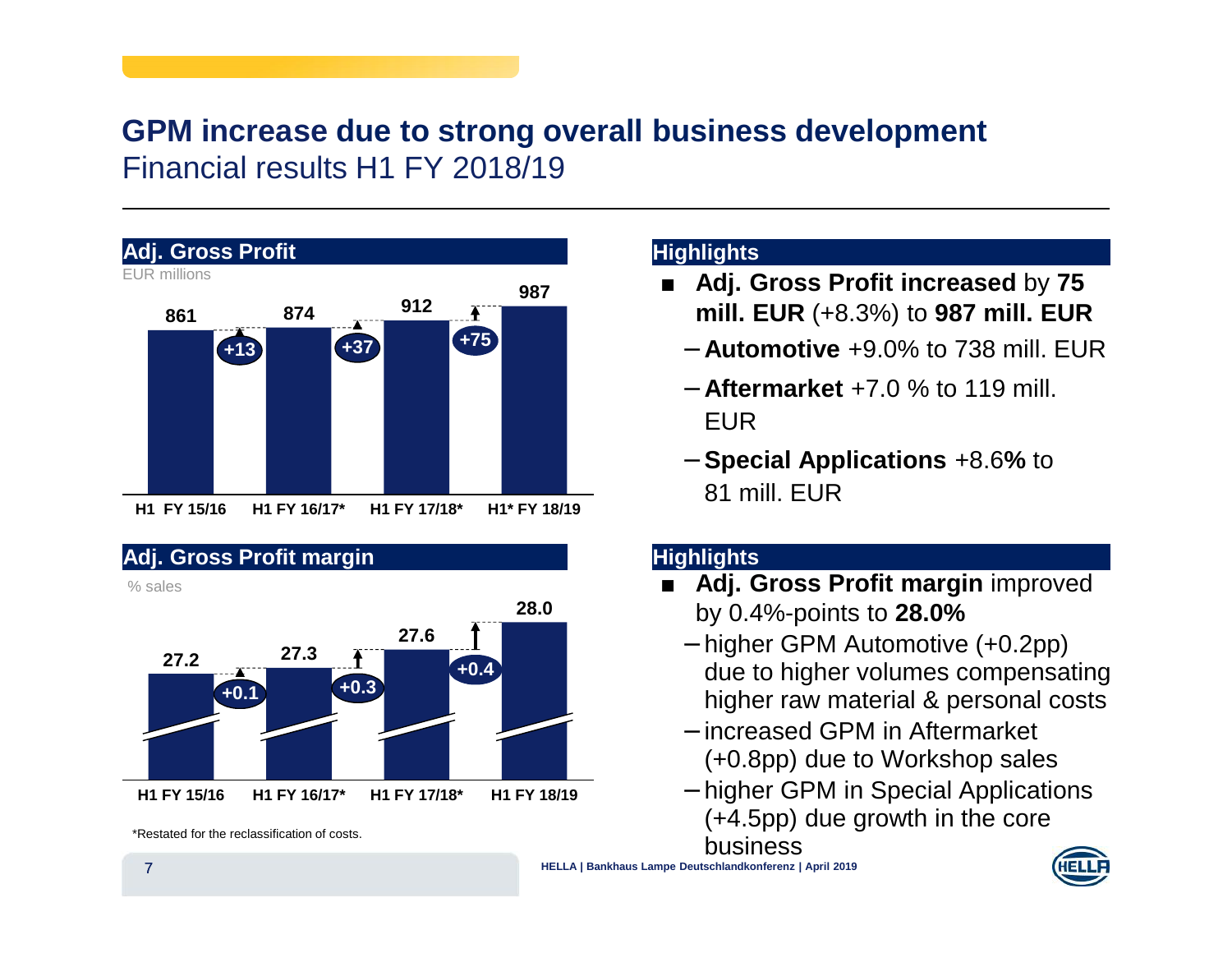# **Continuous high R&D expenses to expand leading technological positioning and secure future growth**

Financial Results H1 FY 2018/19





#### \*Restated for the reclassification of costs.

### **Highlights**

- **Absolute R&D** expenses increased by 35 mill. EUR (+11.4% YoY) to **340 mill. EUR,** mainly:
	- − secure and strengthen technology leadership along the market trends
	- − preparation and realization of production ramp-ups
	- − continuous development of international R&D capacities

### **Highlights**

■ **H1 FY 18/19** ratio +0.4pp to **9.6%** due to over-proportional increase in absolute R&D expenses

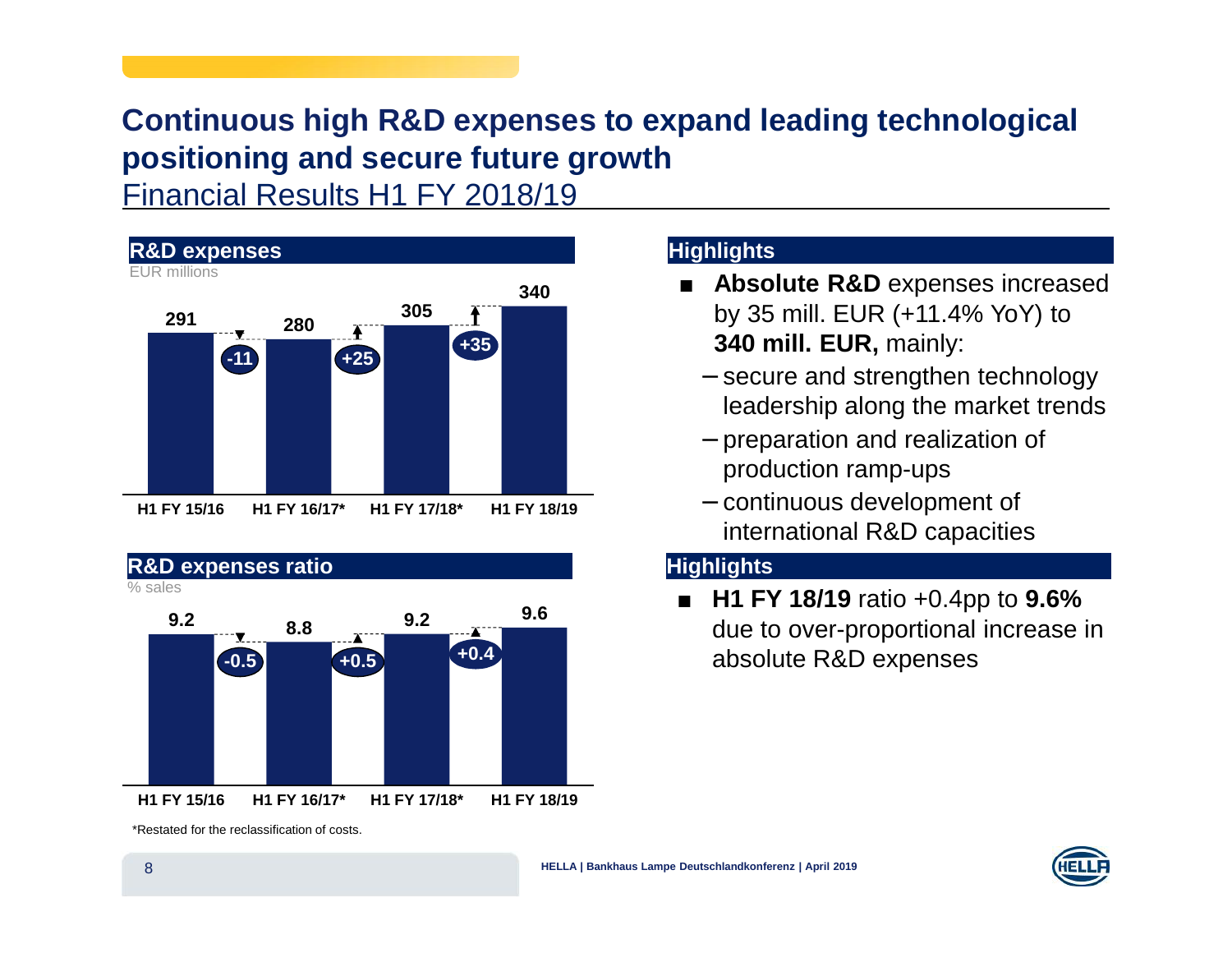### **SG&A costs with slight increase due to continuous investments** Financial Results H1 FY 2018/19





#### \*Restated for the reclassification of costs.

### **Highlights**

- $\blacksquare$  **Adj. SG&A costs** increased (**+27 mill. EUR, +7.9%**) to **370 mill. EUR**
	- − higher logistic costs (+ 16 mill. EUR)
	- − higher admin expenses (+ 10 mill. EUR) with continuous investments in processes, systems and functions
	- − lower other adj. income (-1.7 mill. EUR) and expenses due to positive one-offs in PY

### **Highlights**

 $\blacksquare$  **Adj. SG&A ratio** increased **(+0.1ppt)** to **10.5%** due to overproportional increase in absolute SG&A expenses

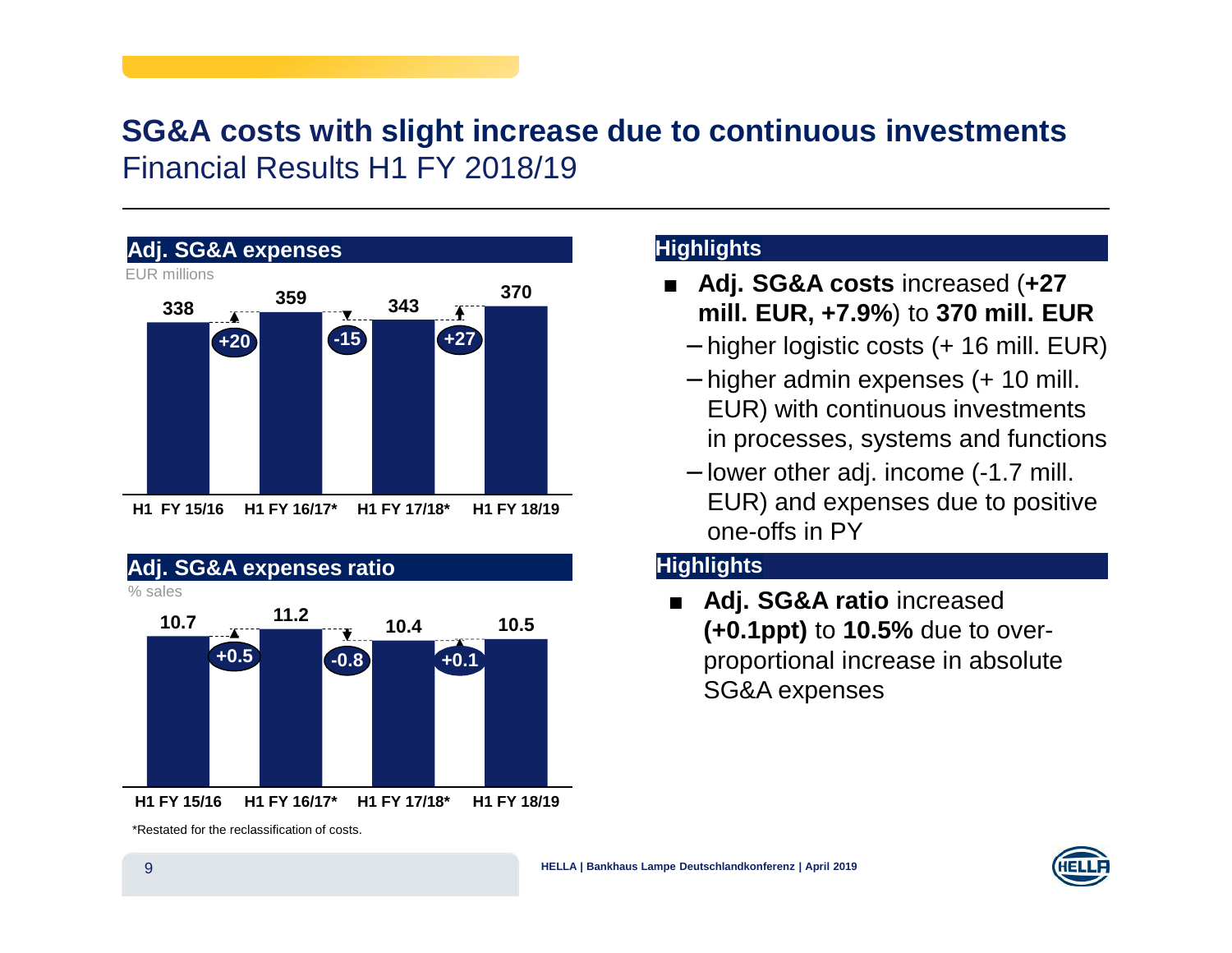### **Adjusted EBIT above prior-year's level** Financial results H1 FY 2018/19





### **Highlights**

- $\blacksquare$  **Adjusted EBIT** increased by 16 mill. EUR (+5.5%) to **302 mill. EUR**:
	- − increase in adj. Gross Profit by 75 mill. EUR (+8.3%)
	- − higher R&D (+35 mill. EUR, +11.4%)
	- − increase in adj. SG&A (mainly distribution) by 27 mill. EUR (+7.9%)
	- − increase in JV income by 2 mill. EUR  $(+8.5%)$

### **Highlights**

- $\mathbf{r}$  **Adj. EBIT margin decreased** by **0.1%-points** to **8.6%**:
	- − increase of adj. GPM by 0.4pp
	- − higher R&D expenses (+0.4pp)
	- − higher SG&A (+0.1pp)

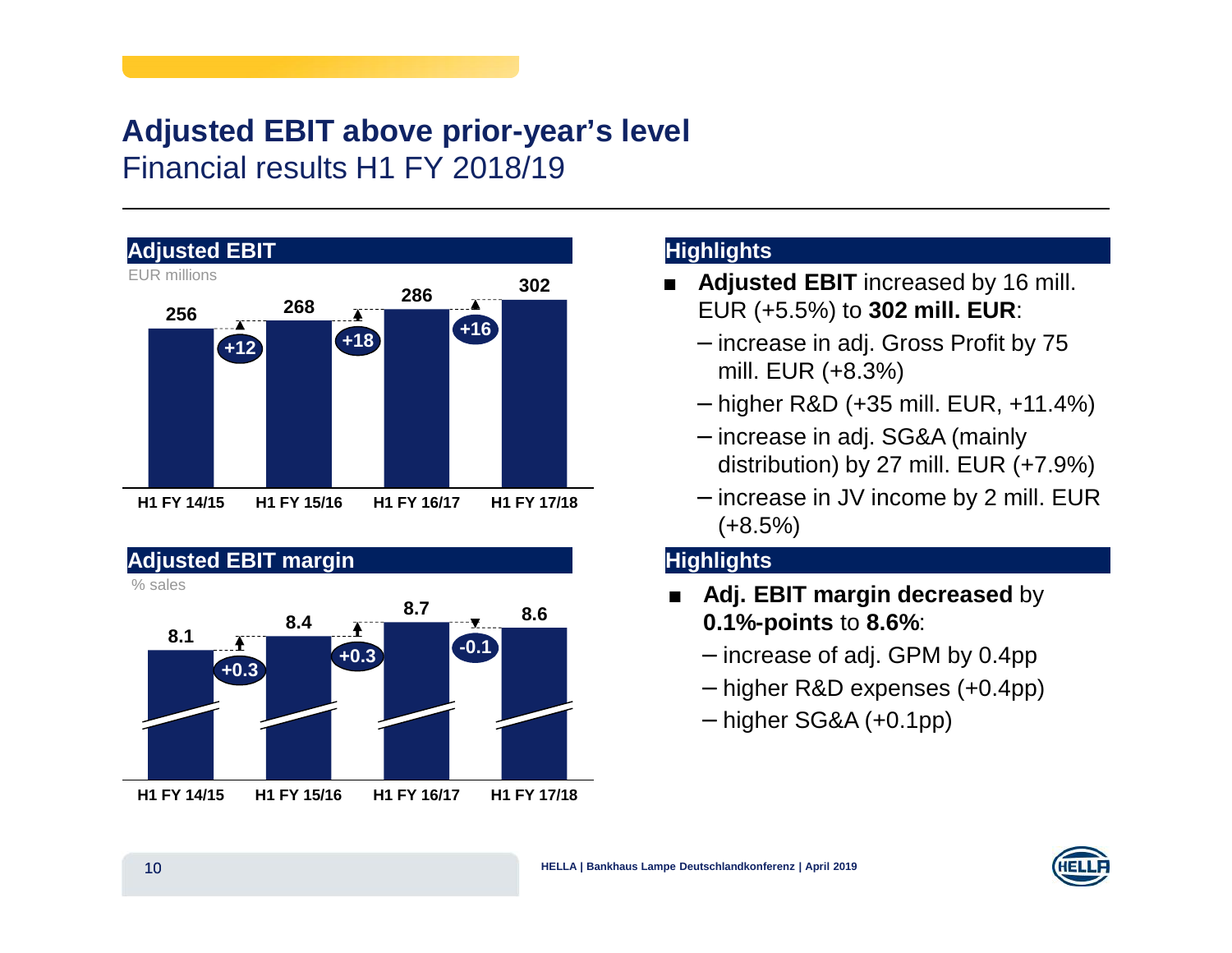# **P&L including reconciliation** Financial Results H1 FY 2018/19

### **FY comparison Comments**

| <b>HELLA GROUP</b>              |             | H1 FY 17/18 | H1 FY 18/19 |
|---------------------------------|-------------|-------------|-------------|
| in EUR mill.                    |             |             |             |
| Gross Profit *                  | reported    | 959.6       | 997.0       |
|                                 | Adjustments | $-48.1$     | $-10.0$     |
|                                 | adjusted    | 911.5       | 986.9       |
| Other income and expenses       | reported    | 7.9         | 257.1       |
|                                 | Adjustments | 1.8         | $-249.1$    |
|                                 | adjusted    | 9.7         | 8.0         |
| Distribution*                   | reported    | 284.6       | 276.3       |
|                                 | Adjustments | $-43.2$     | $-19.0$     |
|                                 | adjusted    | 241.4       | 257.3       |
| Admin*                          | reported    | 111.6       | 126.5       |
|                                 | Adjustments | 0.0         | $-5.3$      |
|                                 | adjusted    | 111.6       | 121.2       |
| <b>EBIT</b>                     | reported    | 289.5       | 536.8       |
|                                 | Adjustments | $-3.1$      | $-234.8$    |
|                                 | adjusted    | 286.4       | 302.0       |
| <b>Net financial result</b>     |             | $-22.9$     | $-25.0$     |
| <b>Taxes</b>                    |             | $-68.0$     | $-68.2$     |
| <b>Earnings for the period</b>  |             | 198.6       | 443.6       |
| <b>Earnings per share (EUR)</b> |             | 1.78        | 3.99        |

- Reported EBIT H1 FY 18/19 increased by 247 mill. EUR, thereof + 255 mill. EUR profit from WD
- Net financial result increased slightly with higher obligations from leasing
- Earnings for the period increased driven by growth and profit from Wholesale
- Result driven higher tax payments, tax expense ratio excluding profit from Wholesale disposal relatively stable compared to FY 17/18 (26.6%)
- EPS increased by 2.21 EUR (+124%) to 3.99 EUR

\*Reported H1 FY 17/18 restated for the reclassification of R&D costs. For details see financial report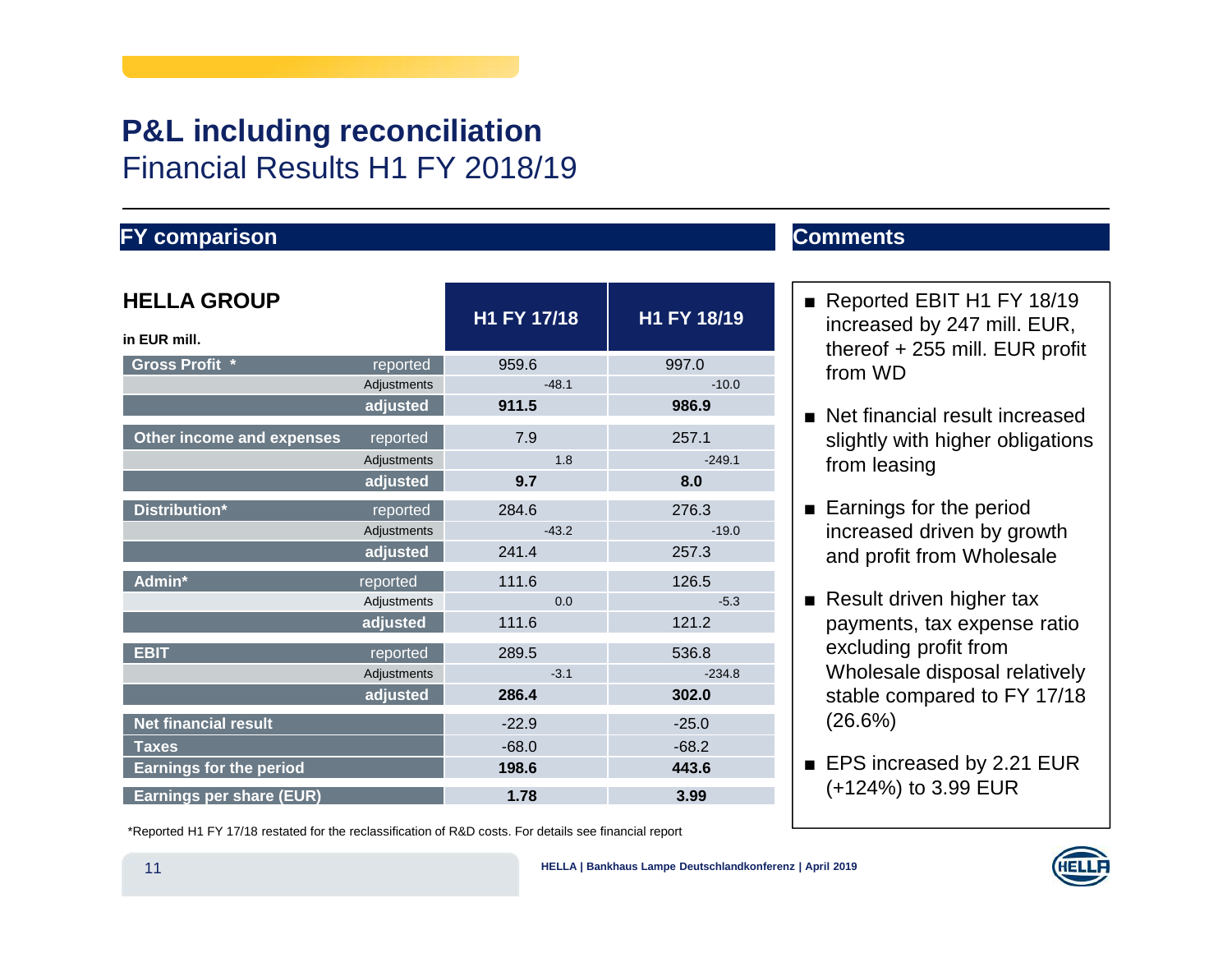# **Q2 FY 18/19 Automotive business with lower growth dynamics and margin pressure**

Financial Results H1 FY 2018/19



\* Q2 FY 16/17 Aftermarket not comparable due to disposal of Wholesale distribution

mix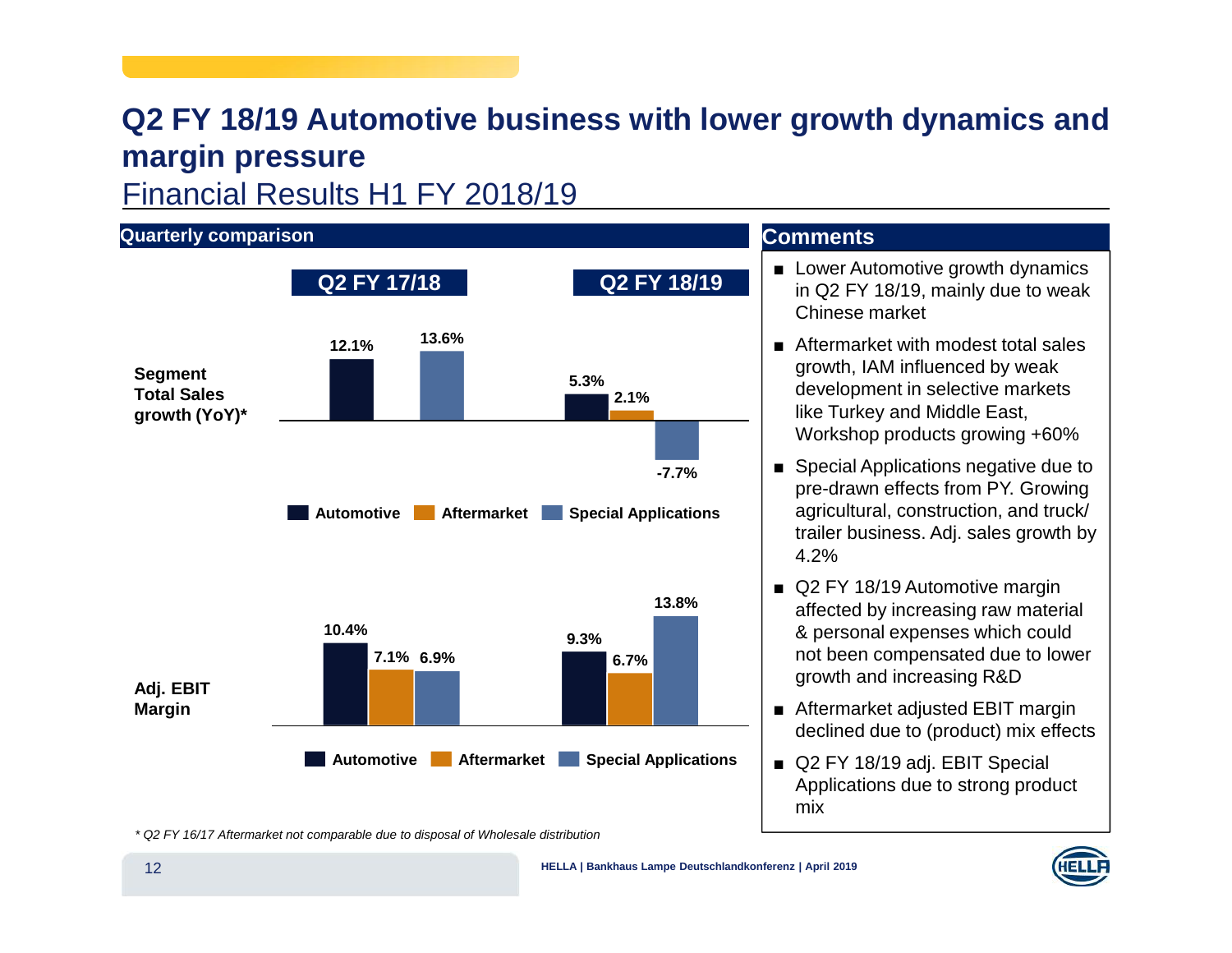# **Adj. Free Cash Flow from operating activities increased with improved Working Capital consumption**

Financial Results H1 FY 2018/19





### **Highlights**

- **Adj. Free Cash Flow from operating activities** increased by 45 mill. EUR to **152 mill. EUR,** mainly due to <sup>a</sup> lower working capital consumption
- **Cash Conversion3 ratio increased by 12.8pp to 50.4%**

3) Adj. Free Cash Flow from operating activities / adj. EBIT

### **Highlights**

- Continuous **investments** in customer-specific **equipment** and **capacity extensions**
- No reimbursements included (in H1 FY 17/18 76 mill. EUR)

1) Adjustments of FCF include restructuring expenses, factoring (Q1 FY 16/17 only) and payments received/made in in connection with the sale of shares in FTZ and INTER-TEAM 2) In accordance with IFRS 15 reimbursement not deducted from CAPEX in H1 FY 18/19, prior year have not been adjusted.

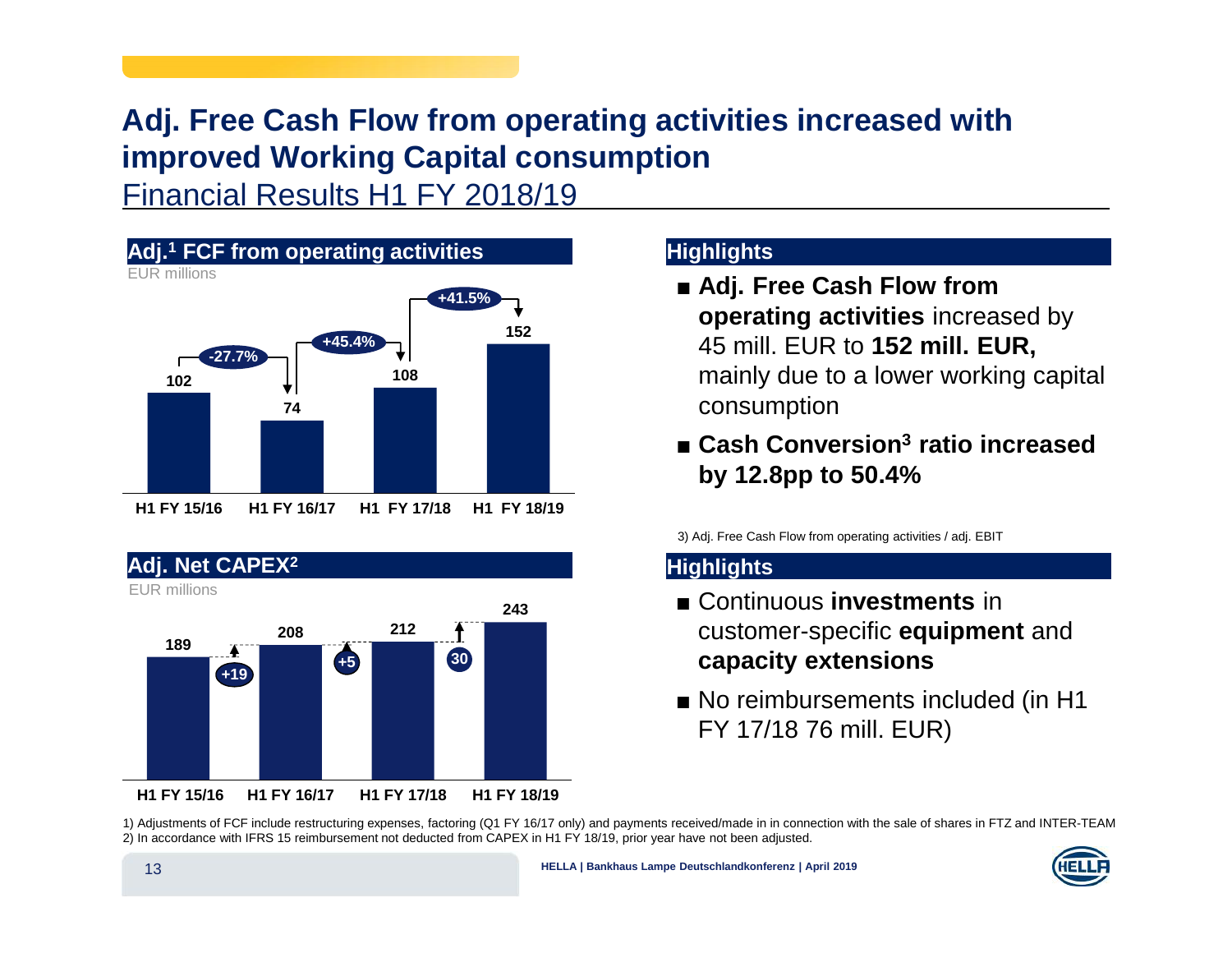# Automotive segment with increasing growth, profitability under **p r e s s u r e**

Financial Results H1 FY 2018/19



### **AutomotiveSales**

- Growth of 8.1% with ongoing production **rampups** and **higher demand** for:
	- −energy management and driver assistance **p r o d u cts**
	- −**- innovative / advanced lighting** products
	- Demand driven by NSA and Europe (ex.

G erm a n y)

### **Aut omotivePr ofit abilit y**

- **Inc r e a s e** of **a dj. E BIT**b y **2.7 %** to **2 4 4 mill. EUR, m ainly**:
	- i**ncrease in Gross Profit,** increasing volumes compensating higher raw material and personal expenses especially in Q1, GPM +0.2pp
	- −–  $\;$  **increase** in R&D to strengthen technology leadership along the megatrends and to prepare production ramp-ups, R&D ratio + 0.4pp
	- **increase** in **distribution**exp enses (+12.2 **%**) ratio +0.1p p to 3.5 %, in clu din g o n e time efforts for

a c q uirin g n e w c u sto m er proje cts **HELLA | Bankhaus Lampe Deutschlandkonferenz | April 2019**

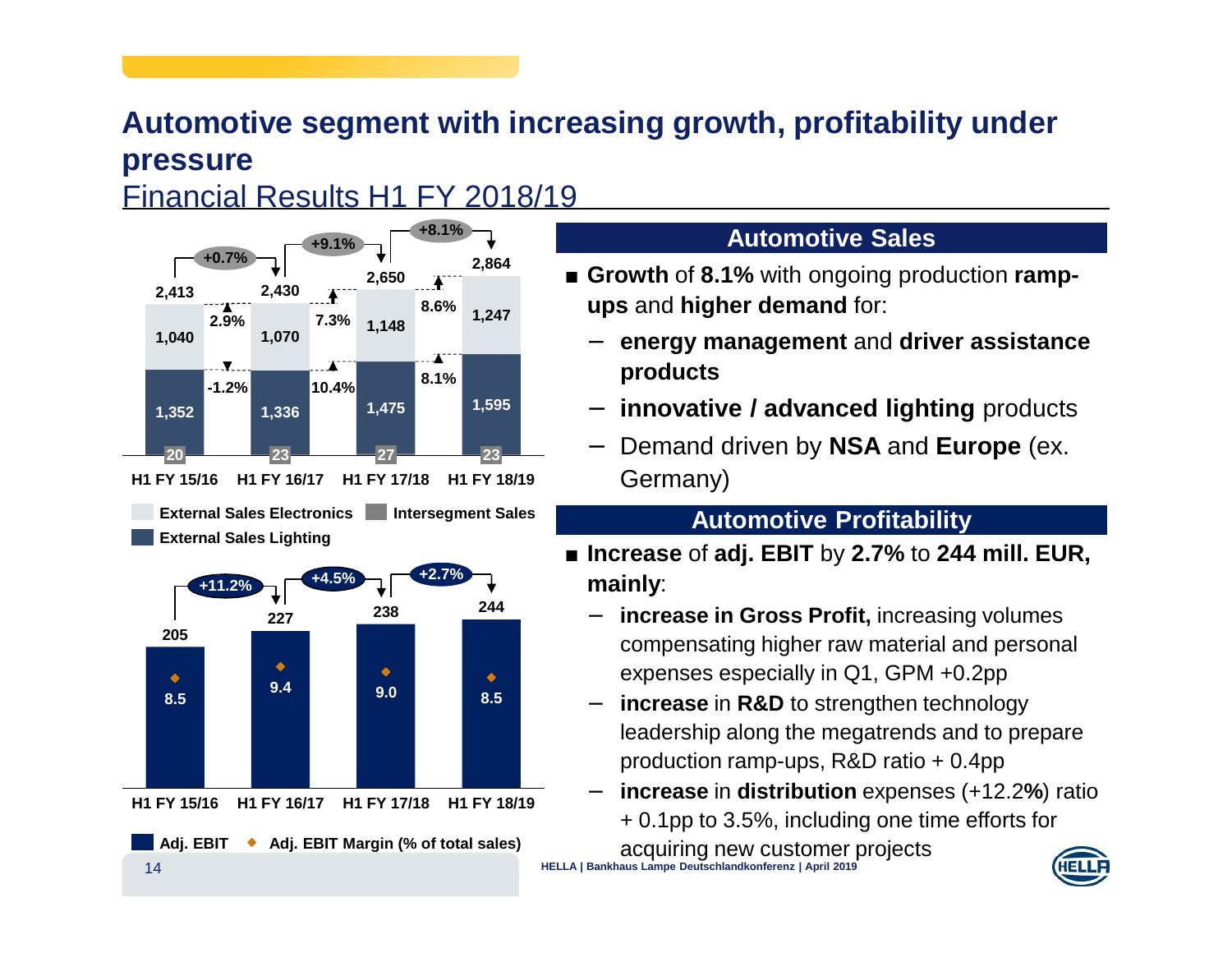### **Non Automotive segments with positive contributions** Financial Results H1 FY 2018/19



### **Aftermarket\***

 **Total sales** growth (**+4.5%**) due to **workshop business** and positive **IAM** demand

### **Decrease in adj. EBIT margin by 0.1pp** to **7.6%**

- Growth in GPM by 0.8pp due to positive mix effects
- Higher distribution and admin costs ratios (+0.3pp each) mainly event related

### **Special Applications**

- **Negative top-line development** (**-3.7%**):
- − increasing demand in **Construction and Agricultural** sector, other product groups e.g. **Trailer** and **Trucks** also **growing**
- **End of production** in **Australia** with negative especially on growth in Q2
- **Profitability up** by **14.3%** (excluding Australia closing  $+16.7\%$ ), margin  $+2.1$ pp to 13.3% (excl. Australia + 1.2pp to 13.7%)
- Underlying business with positive development

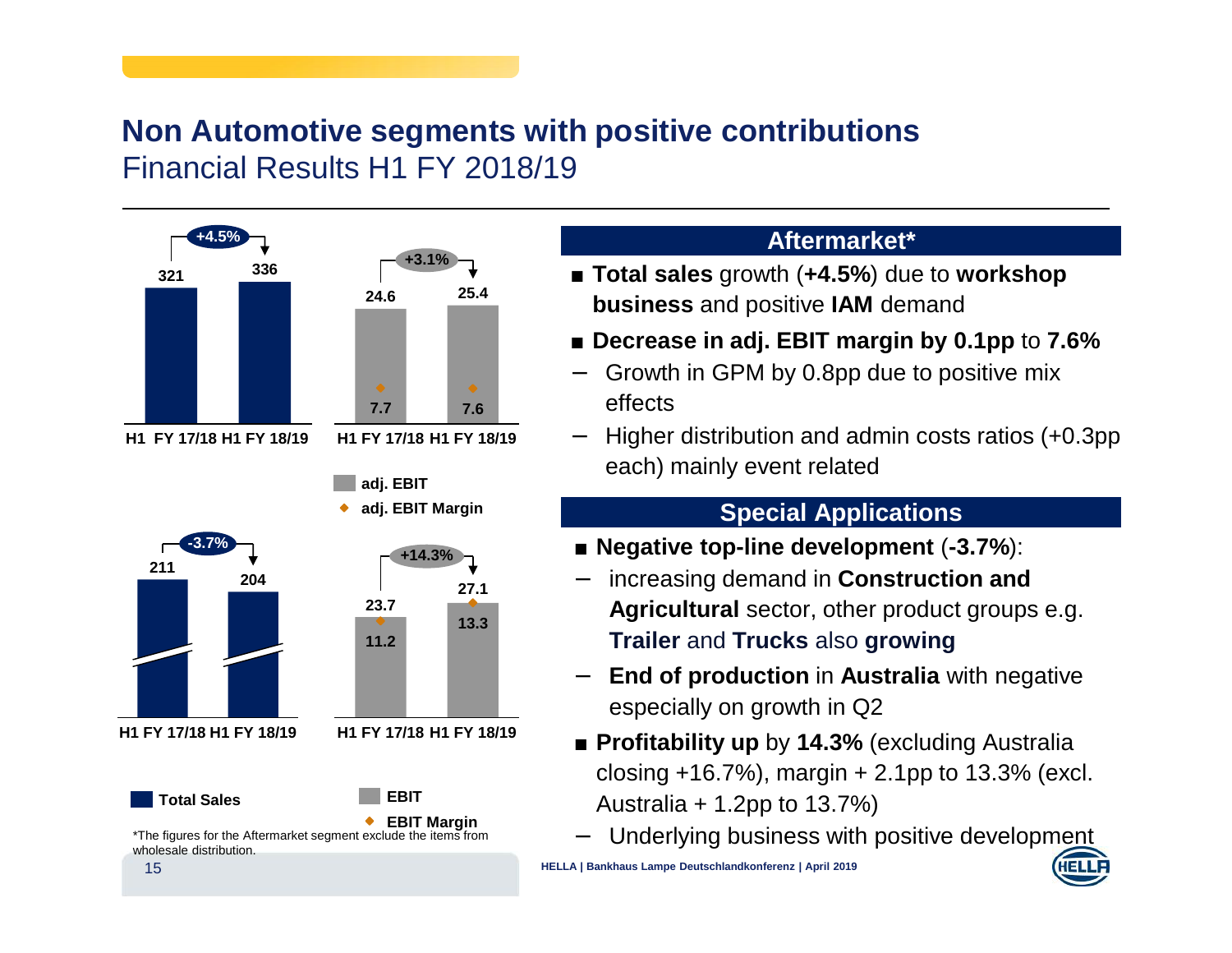### **HELLA Presentation German Conference April 2019** Outline

- HELLA Financial Results H1 FY 2018/19
- HELLA at a Glance
- HELLA Strategy
- HELLA's View on Automotive Market Trends

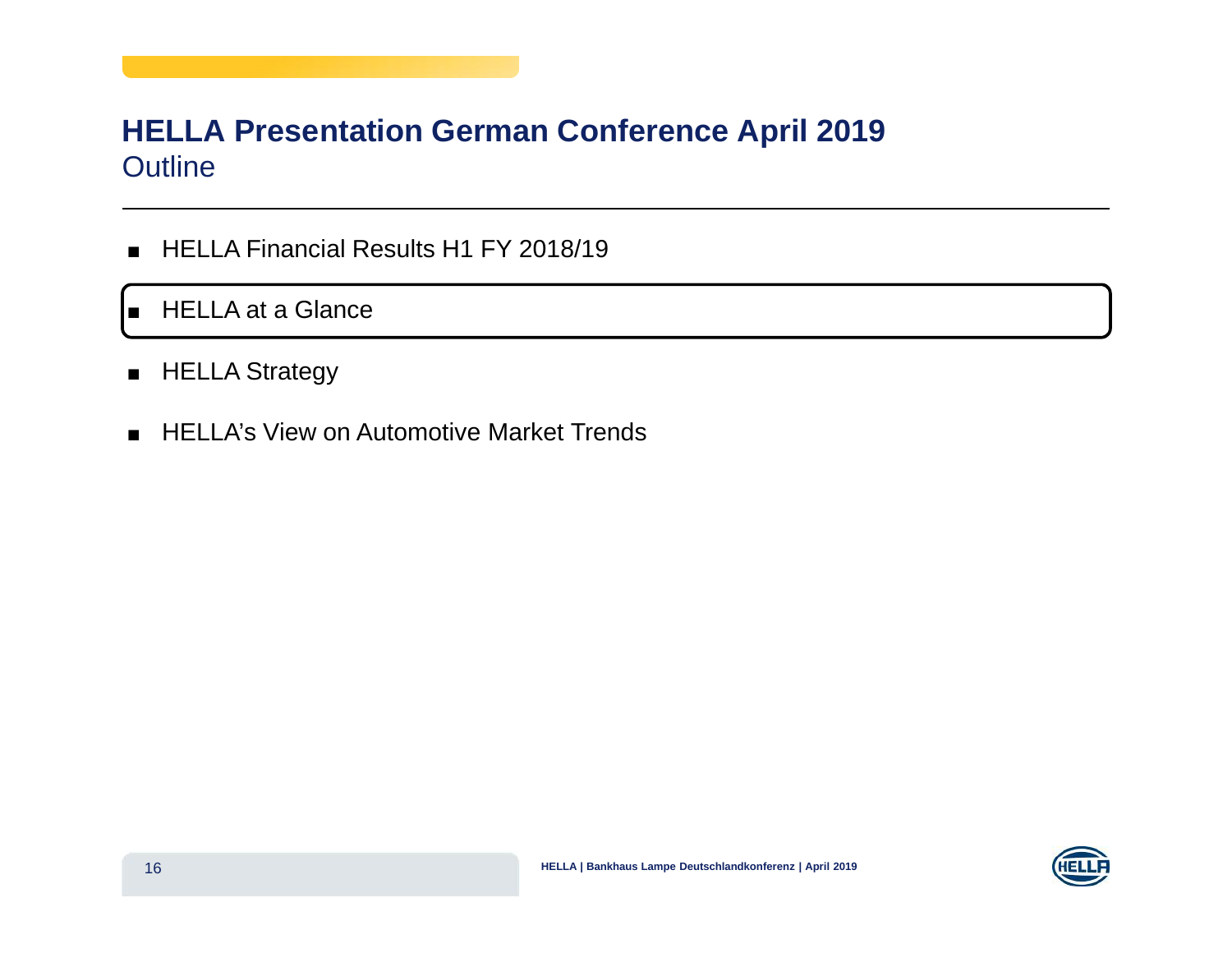# **As one of the top 40 automotive suppliers worldwide HELLA specializes in innovative lighting systems and vehicle electronics** HELLA at a Glance – Overview

#### **KEY FACTS**

- **Founded 1899** in Lippstadt (Germany)
- Global footprint with over **40,000 employees at more than 125 locations in some 35 countries**
	- Thereof **41 research** & **28 production sites**
- **Integrated business portfolio in Automotive, Aftermarket, and Special Applications**
- **Leading market positions in automotive Lighting and Electronics**
- One of **the top 40 automotive suppliers** in the world and **one of the 100 largest German industrial companies**

#### **SALES BY BUSINESS SEGMENT**

external sales, fiscal year 2017/18\*



#### **KEY FINANCIALS**

in EUR millions and % of sales

|                                   | FY 2016/17 | FY 2017/18* | Change            |
|-----------------------------------|------------|-------------|-------------------|
| <b>Sales</b>                      | 6,585      | 7,060       | $+7.2%$           |
| <b>Adjusted EBIT</b>              | 534        | 581         | $+8.8%$           |
| <b>Adjusted EBIT</b><br>margin    | 8.1%       | 8.2%        | $+0.1%$<br>points |
| Adjusted<br><b>Free Cash Flow</b> | 149        | 241         | $+61.7%$          |

### **SALES BY REGION**

based on the HQs of HELLA's customers, fiscal year 2017/18\*



**HELLA | Bankhaus Lampe Deutschlandkonferenz | April 2019**

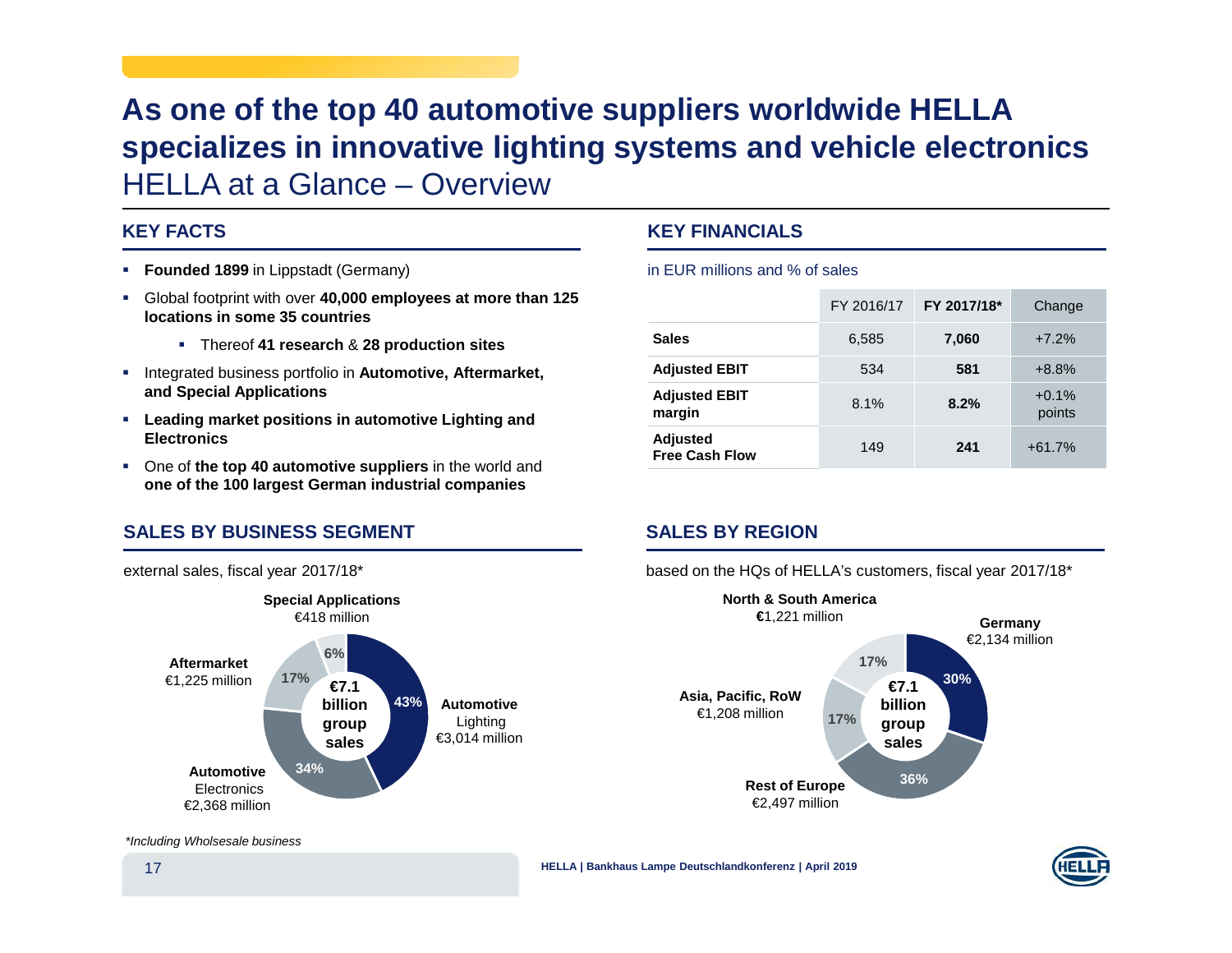# **In the Automotive segment, HELLA develops and produces innovative solutions for automobile manufacturers worldwide** HELLA at <sup>a</sup> Glance – Business Segment Automotive

#### **BUSINESS OVERVIEW\***

fiscal year 2016/17

**Tier X**

| <b>Lighting</b><br>• Headlamps<br><b>Rear Combination Lamps</b><br>• Small Lamps<br><b>Interior Lighting</b><br><b>Lighting Electronics</b> | $\blacktriangleright$ #1 market position in LED<br>headlamps Europe<br>#3-4 global and #1-2 European<br>market position in OE passenger<br>car lighting |
|---------------------------------------------------------------------------------------------------------------------------------------------|---------------------------------------------------------------------------------------------------------------------------------------------------------|
| <b>Electronics</b><br>• Components<br><b>Energy Management</b><br><b>Driver Assistance Systems</b><br><b>Body Electronics</b><br>Steering   | #2-3 global and #1-2 European<br>market position in defined automotive<br>electronic segments                                                           |

**43%**

**GermanOEM**

**13%**

**US OEM**

**6%**

**Other\*\*\***

**€5.4billion**

**11%**

**29%**

### **AUTOMOTIVE SALES BY CUSTOMERS**

### **KEY FINANCIALS**

in EUR millions and % of sales

|                               | FY 2016/17 | FY 2017/18 | Change            |
|-------------------------------|------------|------------|-------------------|
| <b>External Sales</b>         | 4,980      | 5,383      | $+8.1%$           |
| <b>Adjusted EBIT**</b>        | 444        | 457        | $+2.8%$           |
| <b>Adjusted EBIT margin**</b> | 8.8%       | 8.5%       | $-0.3%$<br>points |
| <b>Ext. Sales Lighting</b>    | 2,788      | 3,014      | $+8.1%$           |
| <b>Ext. Sales Electronics</b> | 2,191      | 2,368      | $+8.1%$           |

### **AUTOMOTIVE SALES BY REGIONS**

fiscal year 2017/18



\*) All figures related to the selected markets and product categories based on HELLA's portfolio, as covered in an external market study commissioned by HELLA (2014)

\*\*) Adjustments including restructuring expenses

**Asian OEM**

\*\*\*) Including European OEM (ex Germany) and trucks.



**HELLA | Bankhaus Lampe Deutschlandkonferenz | April 2019**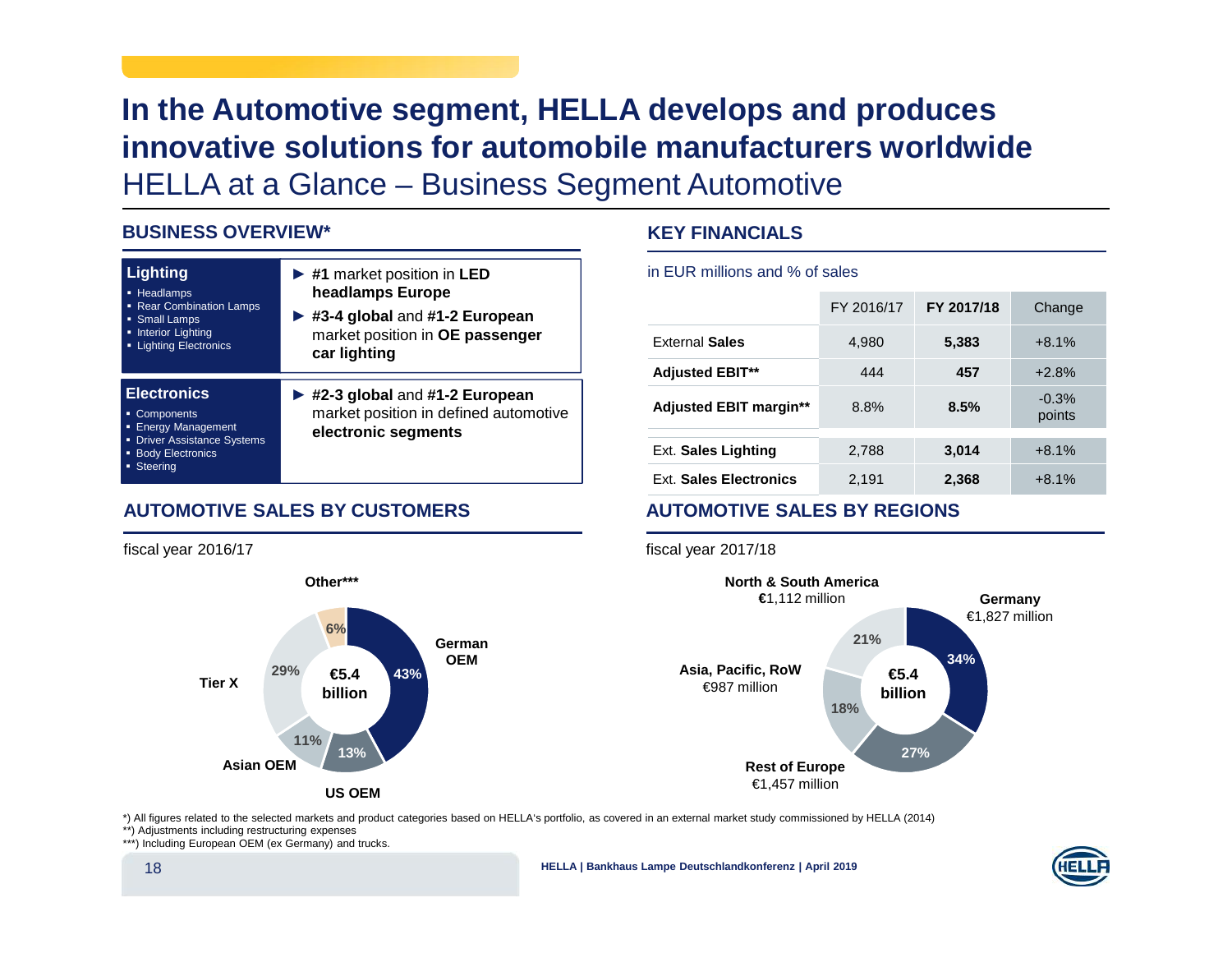# **HELLA with <sup>a</sup> comprehensive offering of automotive parts, diagnostics, and services within Europe**

HELLA at <sup>a</sup> Glance – Business Segment Aftermarket

#### **BUSINESS OVERVIEW**



#### **Independent Aftermarket (IAM)**

- П Sale of **own and third-party spare parts** to IAM wholesalers
- **Own sales presence in** >25 countries
- **Strong position** of sales network and brand presence **in European market (#1-3)**

#### **KEY FINANCIALS**

#### in EUR millions and % of sales

|                        | FY 2016/17 | FY 2017/18* | Change  |
|------------------------|------------|-------------|---------|
| <b>Sales</b>           | 1,222      | 647         | n.m.    |
| Adj. EBIT              | 73.0       | 52.6        | n.m.    |
| Adj. EBIT margin       | 6.0%       | 8.1%        | n.m.    |
| Sales <b>JAM</b>       | 553        | 568         | $+2.7%$ |
| Sales Garage Equipment | 66         | 67          | $+2.6%$ |



#### **Workshop Equipment**

- П Premium provider of **workshop solutions**, **diagnostic tools** and advanced **equipment** to garages
- Offering of **professional services**, e.g. technical data/hotline, trainings & financial services
- **market position: #1 #3**

### **STRATEGIC FOCUS**

- **Further strengthen IAM product portfolio** e.g. enhance offering of Electronics/ Electrics and universal lighting products, expand partner network, push roll-out of 3rd party products to additional markets
- **Further enhance workshop products and services** e.g. set-up new digital offers and software driven business models (remote fleet manager, workshop broker platform), develop calibration solutions for complex cars

\*excludes Wholesale business (9 months). Closing September 3, 2018 for FTZ and INTERTEAM

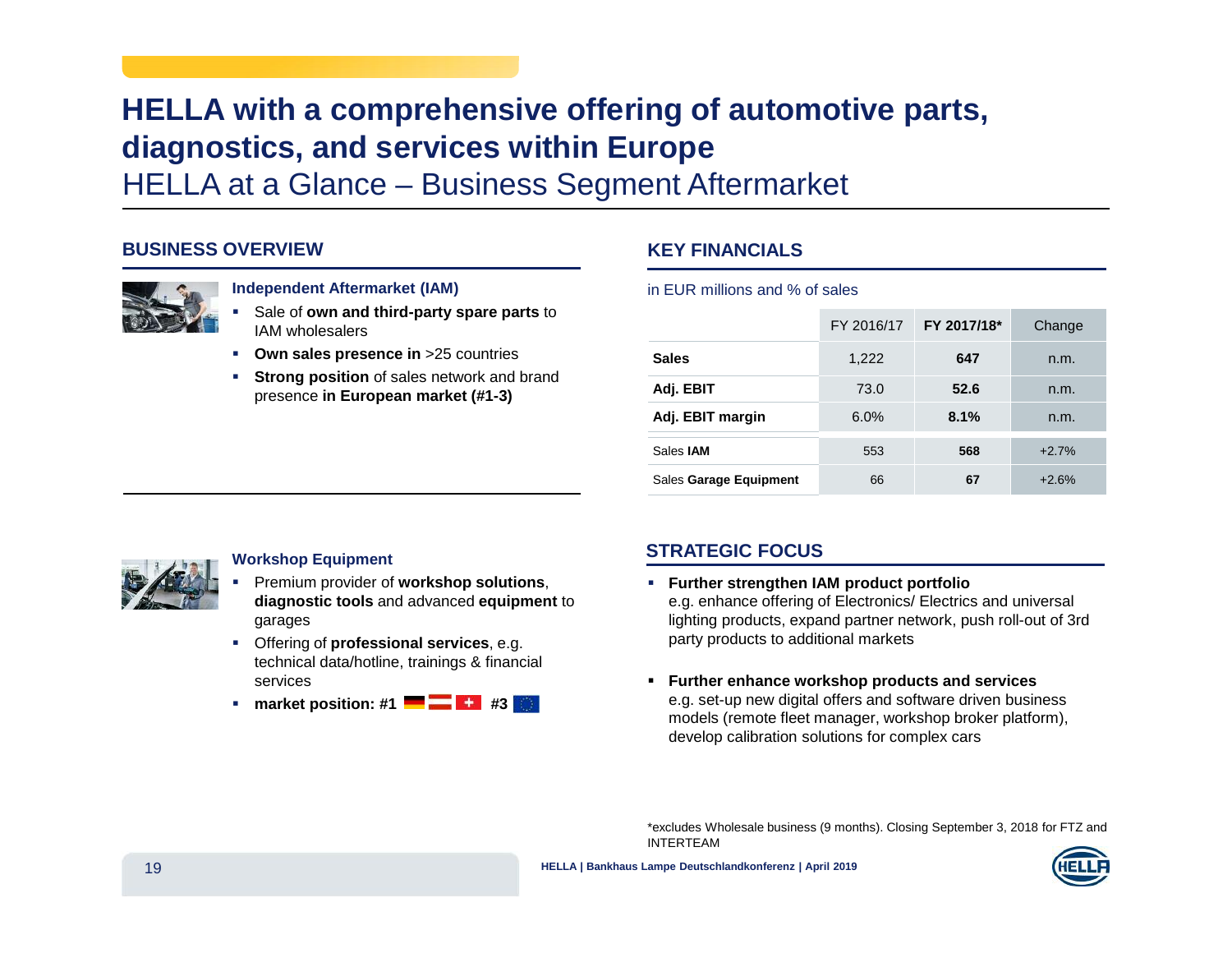# **In Special Applications HELLA incorporates the extensive technological expertise in lighting and electronics**

HELLA at <sup>a</sup> Glance – Business Segment Special Applications

#### **BUSINESS OVERVIEW**

- Development, production and sale of **lighting and electronics products for special vehicle manufacturers**
- **"Fast follower" of technological innovations in automotive segment** along megatrends LED, energy efficiency and safety
- Application of know-how through **own research and development resources** and **dedicated production footprint**
- **Strong market position in lighting product** areas based on long-standing experience, in particular in Europe
- Focusing on **<sup>a</sup> variety of attractive target groups**

### **TARGET GROUPS**



#### **KEY FINANCIALS**

#### in EUR millions and % of sales

|                    | FY 2016/17 | FY 2017/18 | Change            |
|--------------------|------------|------------|-------------------|
| <b>Sales</b>       | 385        | 430        | $+11.6%$          |
| <b>EBIT</b>        | 19.7       | 48.0       | $+143.7%$         |
| <b>EBIT margin</b> | 5.1%       | 11.2%      | $+6.1%$<br>points |

### **STRATEGIC FOCUS**

#### **Drive further LEDfication**

e.g. build-up competences in intelligent lighting solutions, push Visiotech technology, broaden innovative roadmap (LED matrix beam, Shapeline), increase number of vehicle specific lighting projects

- **Boost growth of Electrics / Electronics business** e.g. extend electronics scope (focus on sensors and actuators), foster cooperation and M&A opportunities
- **Penetrate growing customer segments** e.g. drive growth in segments mining, power sports, and marine, push solutions for e-cars and small cars, explore further growth potential of truck business

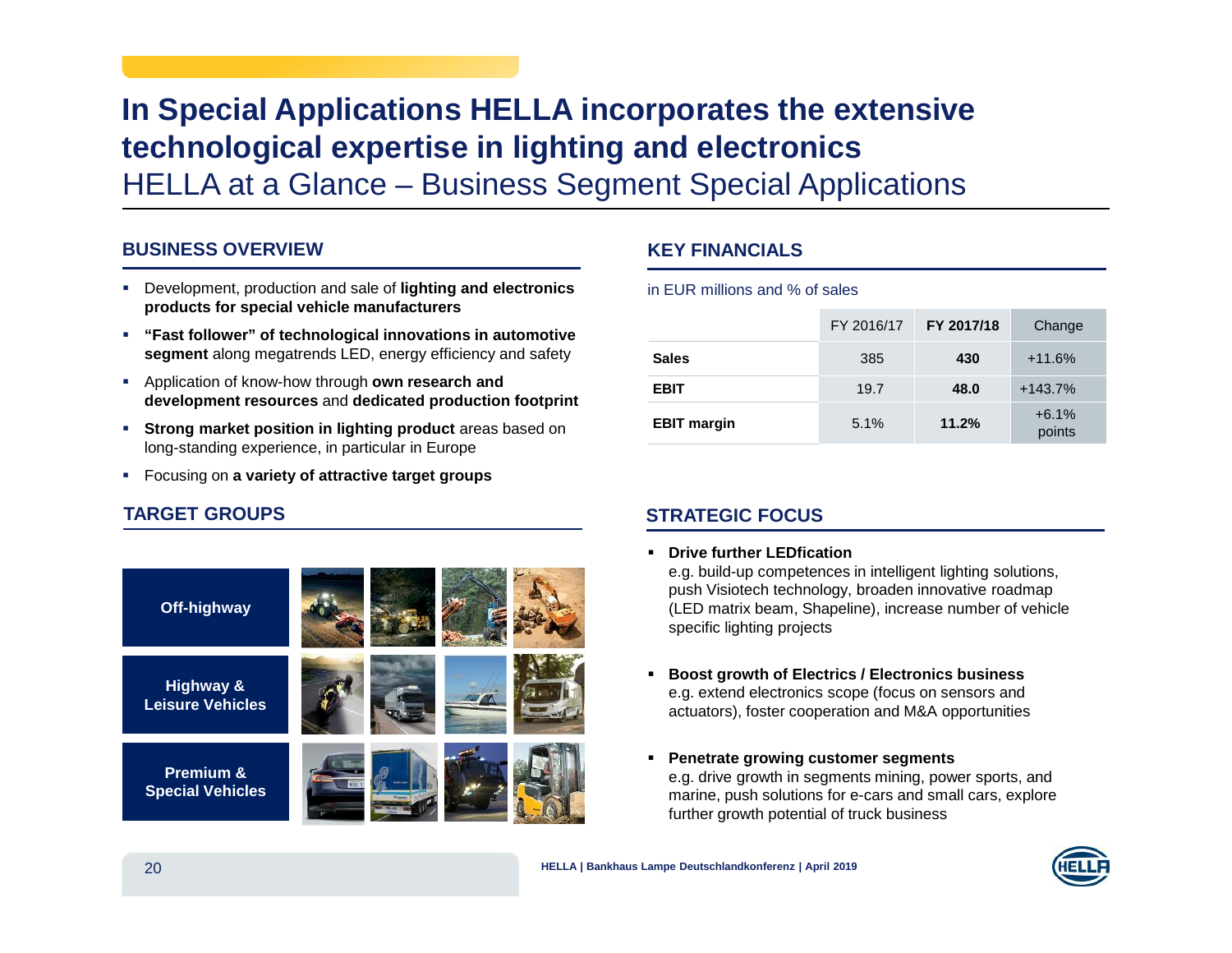# **High financial stability ensures long-term growth perspective and provides freedom for entrepreneurship**

HELLA at <sup>a</sup> Glance – Financial Stability



\* As of August, 2018; Euro Bond I: 2,375%, Euro Bond II: 1,00%; Aflac bonds hedged values \*\* Mostly long term debt; starting with Aug 2018 lease liabilities according to IFRS 16 \*\*\* Abbreviation for "American Family Life Insurance Company"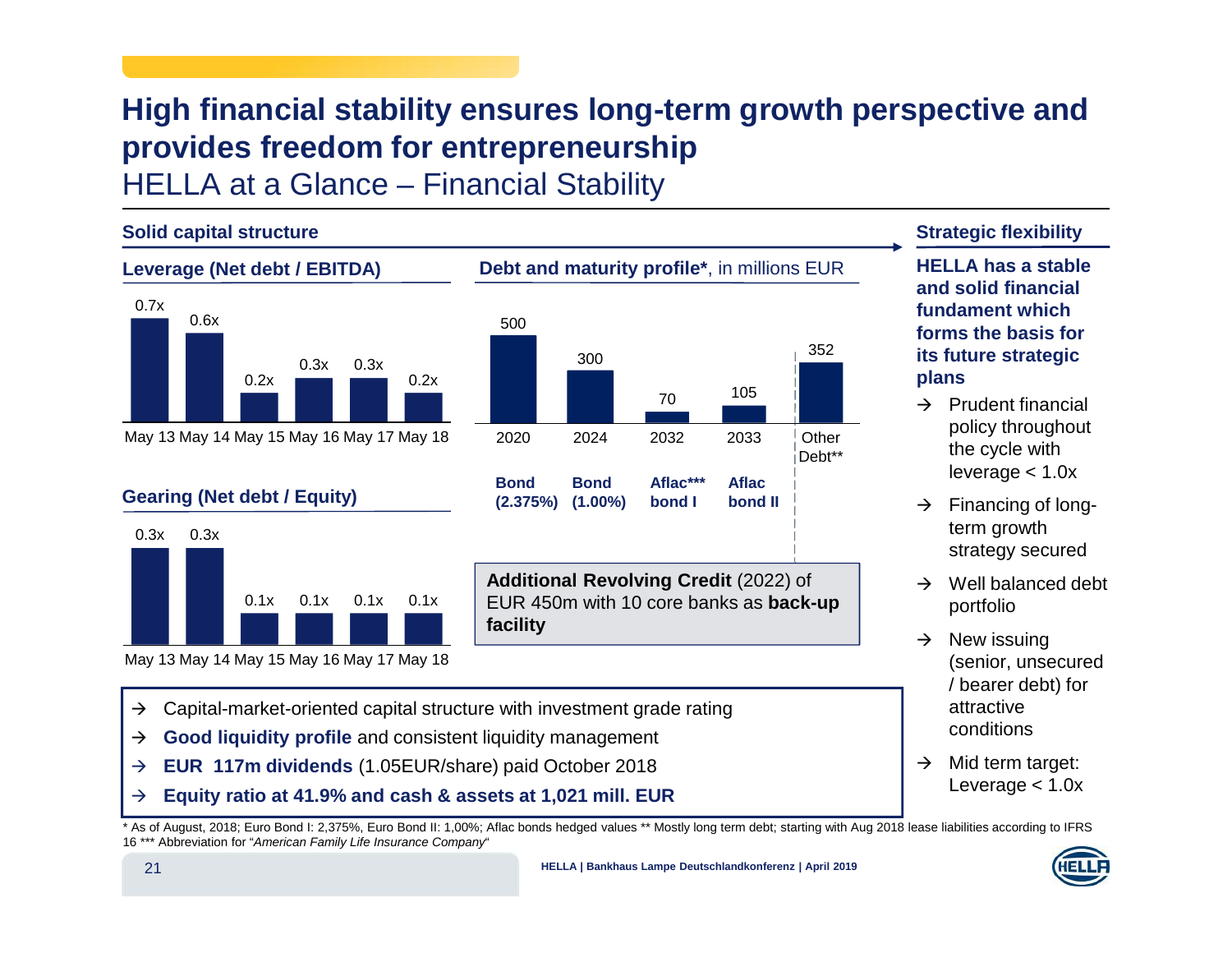### **HELLA Presentation German Conference April 2019** Outline

- HELLA Financial Results H1 FY 2018/19
- HELLA at a Glance

 $\blacksquare$ ■ HELLA Strategy

■ HELLA's View on Automotive Market Trends

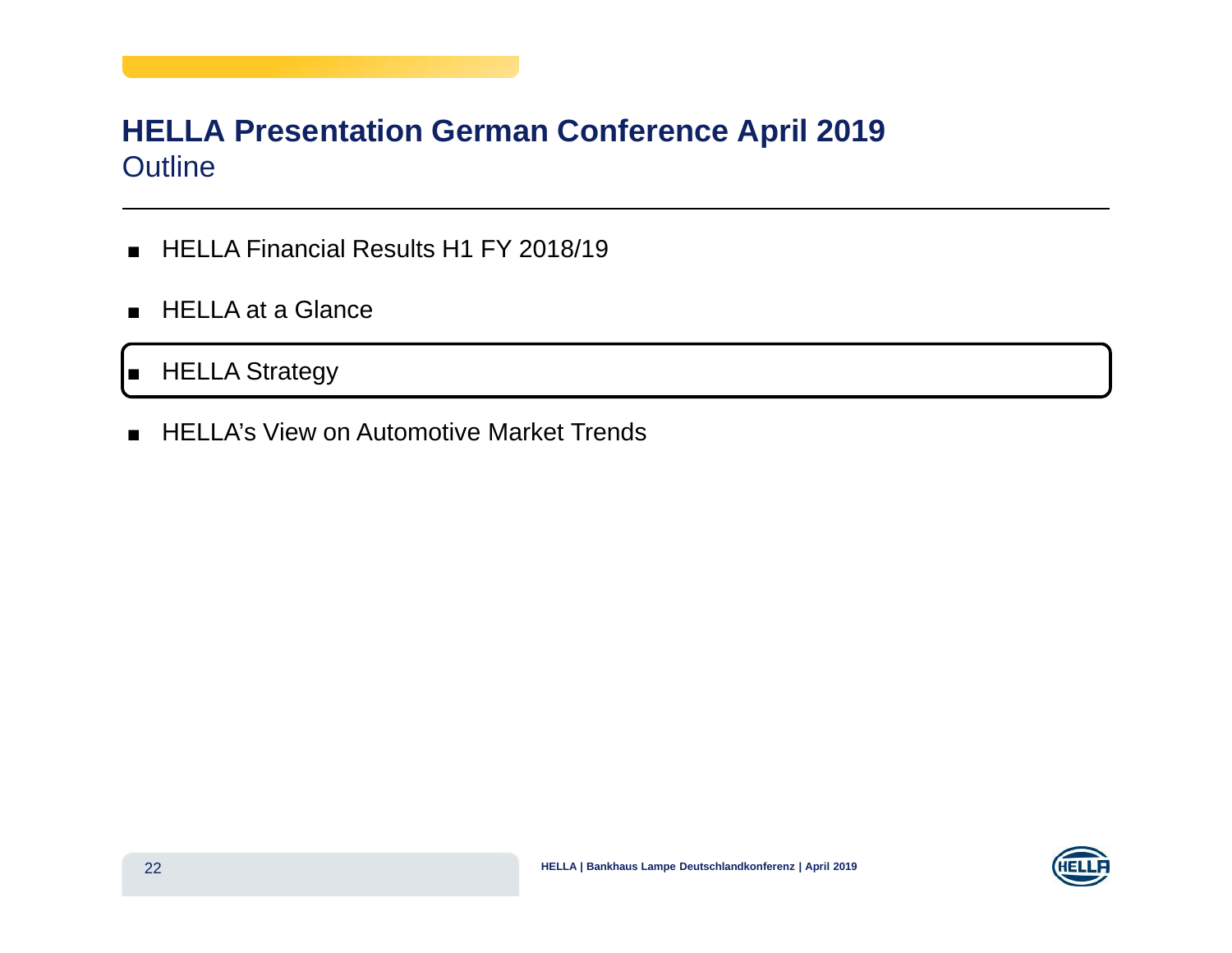# **HELLA's strategic pillars are valid, but to cope with current market challenges HELLA has to adapt its behavior**

HELLA Strategic Perspective

|   |                                               | <b>Short-term</b>                                                          | Mid- to long-term                                                   |
|---|-----------------------------------------------|----------------------------------------------------------------------------|---------------------------------------------------------------------|
|   | <b>STRATEGIC</b><br><b>FOUNDATION PILLARS</b> | 2018/19<br>2019/20<br><b>Focus &amp; balance</b>                           | 2022/23<br>2020/21<br><b>Grow &amp; win</b>                         |
| A | <b>Technology</b><br>Leadership               | Roll-out and further development of<br>core technologies for market trends | Implementation of innovations and<br>new business models            |
| B | <b>Market</b><br>Leadership                   | Selective strengthening of global<br>presence                              | <b>Expansion of global market position</b>                          |
| C | <b>Resilient</b><br><b>Portfolio</b>          | <b>Business portfolio optimization</b>                                     | <b>Energizing growth in Aftermarket</b><br>and Special Applications |
| D | <b>Operational</b><br><b>Excellence</b>       | <b>Strict cost control management</b>                                      | <b>Further optimization of processes</b><br>and global set-up       |

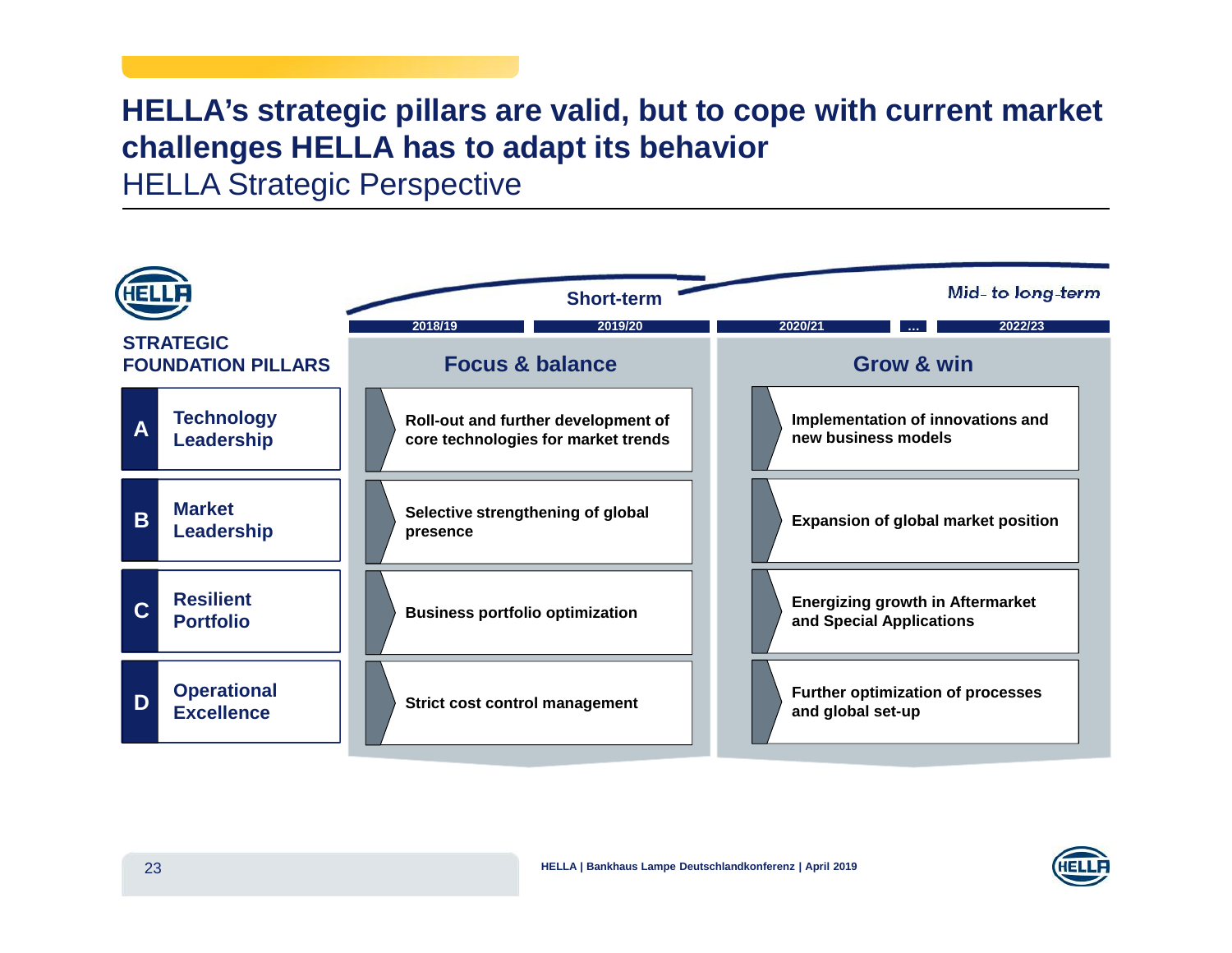# **HELLA continues to invest in major market trends to expand innovation leadership and benefit from industry transformation**

Technology Leadership **A**

|                                                    | <b>Short-term</b>                                                                                                                                                                                                                                                                                    | Mid- to long-term                                                                                                                                                                                                                                                                                       |
|----------------------------------------------------|------------------------------------------------------------------------------------------------------------------------------------------------------------------------------------------------------------------------------------------------------------------------------------------------------|---------------------------------------------------------------------------------------------------------------------------------------------------------------------------------------------------------------------------------------------------------------------------------------------------------|
|                                                    | 2019/20<br>2018/19                                                                                                                                                                                                                                                                                   | 2022/23<br>2020/21                                                                                                                                                                                                                                                                                      |
| <b>MAJOR</b><br><b>MARKET TRENDS</b>               | <b>Roll-out and further</b><br>development of core technologies                                                                                                                                                                                                                                      | <b>Implementation of</b><br>innovations and new business models                                                                                                                                                                                                                                         |
| <b>AUTONOMOUS</b><br><b>DRIVING</b>                | Strengthen position as component supplier with a<br>complete portfolio in the area of sensing<br>" Roll-out of 24 GHz and 77 GHz radar components<br>Realize camera software potential (focus on Levels 1-3)<br>• Complete product portfolio, e.g. SHAKE, LiDAR                                      | Expand component strategy with system approach<br>Become subsystem supplier for specific AD functions<br>linking camera software and radar<br>• Offer specific functions as software product "on demand"<br>• Develop new lighting functionalities for AD scenarios                                     |
| <b>EFFICIENCY &amp;</b><br><b>ELECTRIFICATION</b>  | Focus and strengthen business with components<br>for different powertrain concepts<br>• Drive global product roll-out for ICE and hybrids, e.g.<br>DC/DC converters, Intelligent Battery Sensors<br>. Roll out specific solutions for fully electrified vehicles,<br>e.g. battery management systems | Enlarge product portfolio with new solutions<br>addressing all stages of electrification<br>• Push subsystems for Mild Hybrids, e.g. Dual Voltage Battery<br>Management, PowerPack 48V, On Board Charger<br>Extend business model for Electrical Power Steering, e.g.<br>shift to fail operational ECUs |
| <b>CONNECTIVITY &amp;</b><br><b>DIGITALIZATION</b> | <b>Roll-out digital product solutions</b><br>- Push market penetration of HD Matrix LED headlamp<br>technologies<br>. Introduce new digital diagnostic services for<br>workshops, e.g. digital multifunctional glasses                                                                               | Offer new digital business models<br>. Further leverage digital innovations from HELLA incubator<br>network and ventures ecosystem<br>. Introduce new mobility solutions for the Aftermarket,<br>e.g. business models for fleet management and insurances                                               |
| <b>INDIVIDUALIZATION</b>                           | Push market penetration of lighting-based styling<br>features<br>• Introduce customizable interior lighting concepts with<br>RGB LED modules of the second generation<br>. Further roll-out of of multi-lense-array solutions for<br>light projections, e.g. welcome scenarios                       | Advance business with comprehensive interior and car<br>body lighting solutions<br>• Accelerate interior lighting solutions for a personalized<br>cockpit environment<br>• Drive holistic integration of lighting technologies into the<br>vehicle exterior                                             |

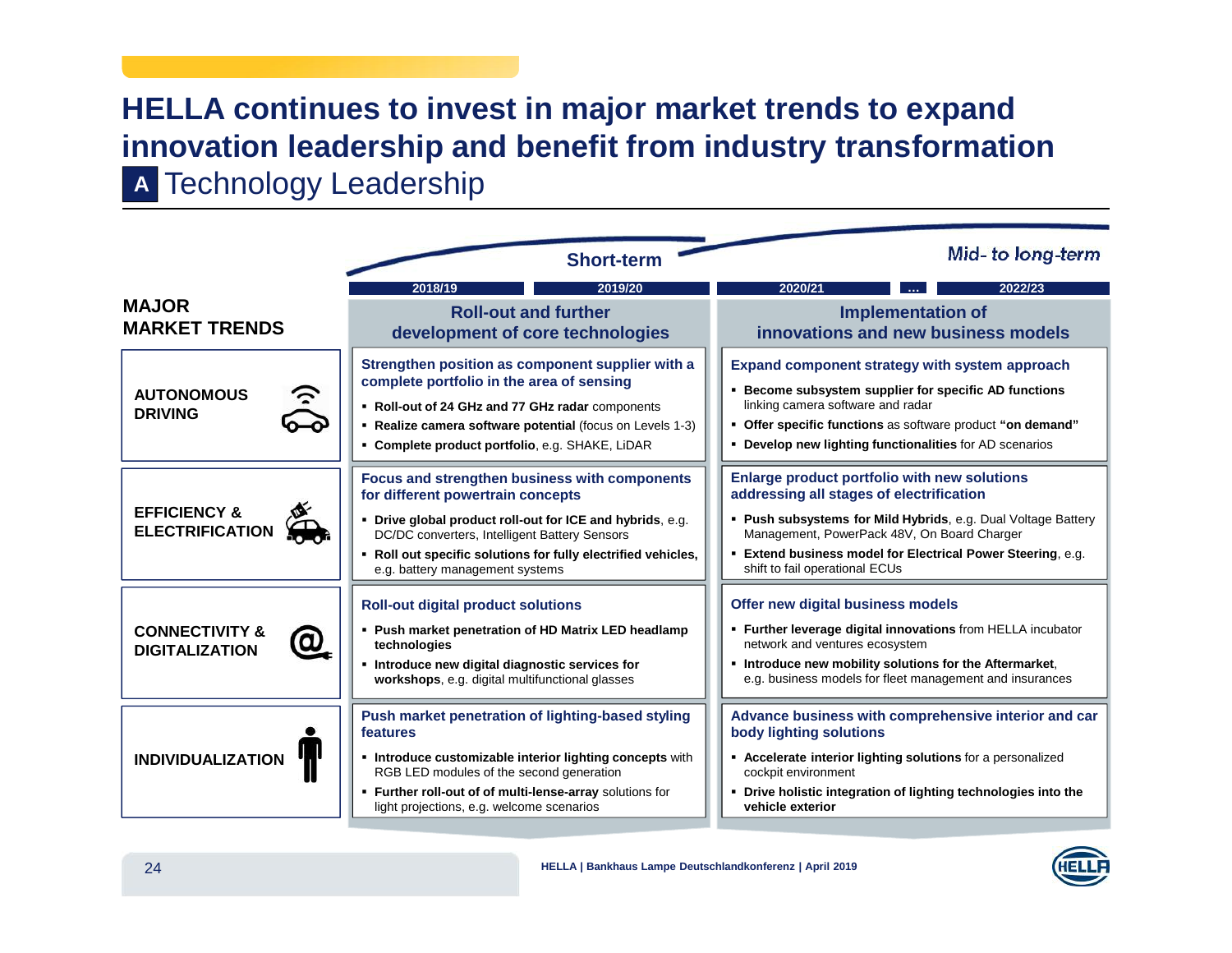# **HELLA strengthens its leading position by tailored market strategies and expansion of its global network**

Market Leadership **B**

|                                            | <b>Short-term</b>                                                                                                                                                                                                                                           | Mid- to long-term                                                                                                                                                                                                                       |
|--------------------------------------------|-------------------------------------------------------------------------------------------------------------------------------------------------------------------------------------------------------------------------------------------------------------|-----------------------------------------------------------------------------------------------------------------------------------------------------------------------------------------------------------------------------------------|
|                                            | 2019/20<br>2018/19                                                                                                                                                                                                                                          | 2022/23<br>2020/21                                                                                                                                                                                                                      |
| <b>MAJOR LEVERS</b>                        | <b>Selective strengthening</b><br>of global market presence                                                                                                                                                                                                 | <b>Expansion of global market position</b>                                                                                                                                                                                              |
| ▓▓▓▓▓▓▓▓ <mark>░▓</mark> ▓ <mark>░</mark>  | • CHINA: Boost e-mobility solutions,<br>e.g. BMS, 48 DC/DC converters                                                                                                                                                                                       | • CHINA: Enhance growth with core products,<br>e.g. 77 GHz radar, camera software, HV-solutions                                                                                                                                         |
| <b>REGIONAL PRODUCT</b>                    | • INDIA: Roll-out of additional product<br>solutions specifically geared to 2/3 wheelers                                                                                                                                                                    | • INDIA: Introduce products related to vehicle safety<br>using ADAS portfolio and e-mobility solutions                                                                                                                                  |
| <b>STRATEGY</b>                            | • NSA: Enhance product portfolio with local<br>OEMs, e.g. Energy Management, Radar                                                                                                                                                                          | • NSA: Explore additional opportunities, e.g. for<br>2VBM, 77 GHz radar, Lidar, water pump                                                                                                                                              |
| <b>FOOTPRINT</b>                           | <b>Extension of production footprint for</b><br>electronics, e.g. opening of new plants in<br>Lithuania and Mexico in 2018, plant extension<br>in Shanghai, opening of new Indian plant in<br>2019<br>• Opening of HELLA Incubator in Shanghai              | <b>Example: Capacity expansions for new product launches,</b><br>especially in the area of energy efficiency and<br>electrification<br>. Ramp-up of new HELLA BHAP Joint Venture<br><b>Electronics plant in China</b>                   |
| <b>Deep</b><br>dive<br><b>PARTNERSHIPS</b> | <b>ELECTRONICS: AEye (Lidar-based solutions),</b><br><b>BAIC</b> (Intelligent Connected Infrastructure)<br>• LIGHTING: Faurecia (Interior Lighting),<br><b>Plastic Omnium (Car Body Lighting)</b><br>• AFTERMARKET: CarForce (Digital Mobilty<br>Solutions) | <b>ELECTRONICS/LIGHTING: Deepening of</b><br>established partnerships and market launches<br>• AFTERMARKET: Expansion of partnership<br>network for IAM and mobility solutions<br>· SPECIAL APPLICATIONS: Establish new<br>partnerships |

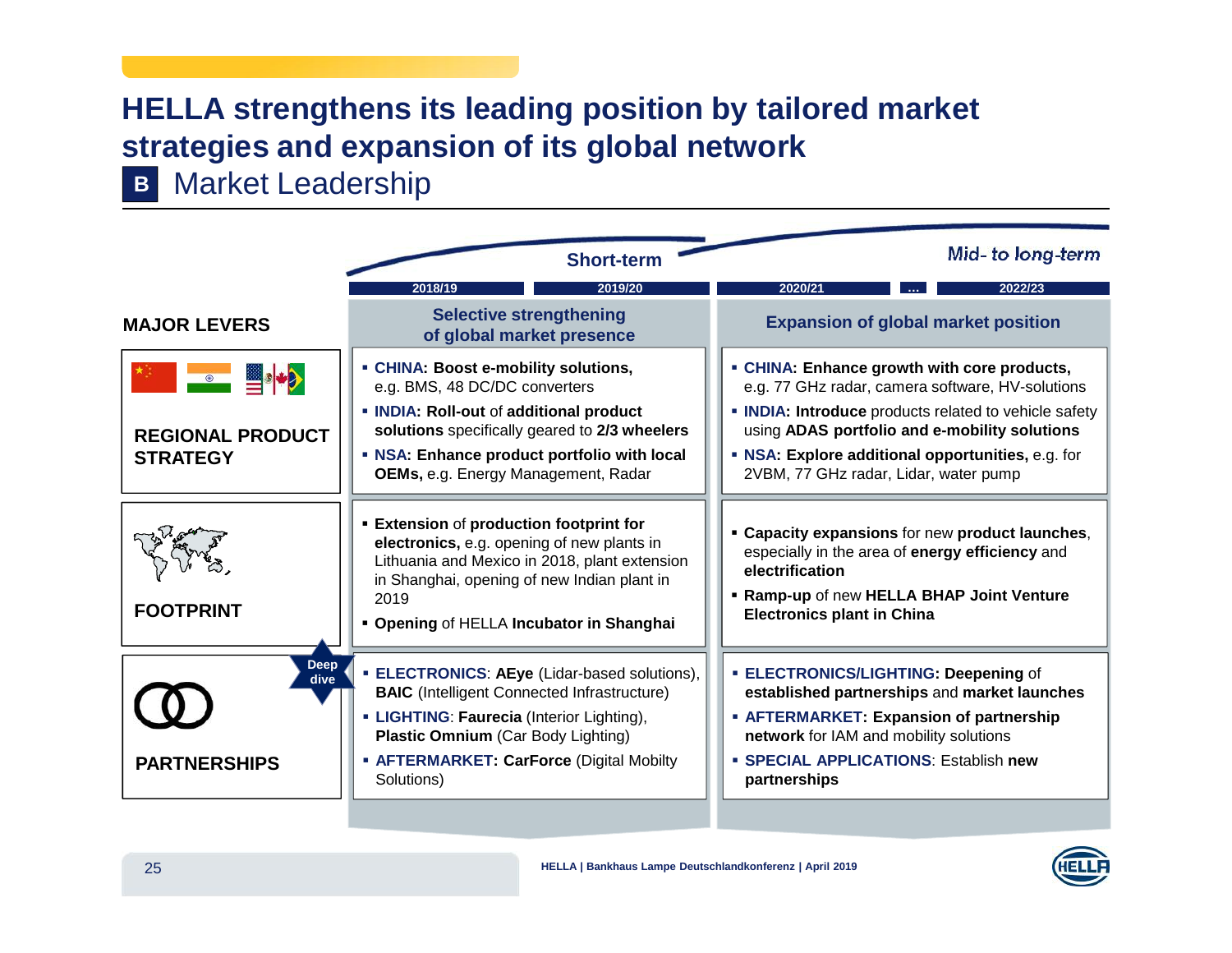# **HELLA is establishing additional open partnerships to further enhance innovation speed and efficiency and capture growth chances B** Market Leadership – Latest partnerships



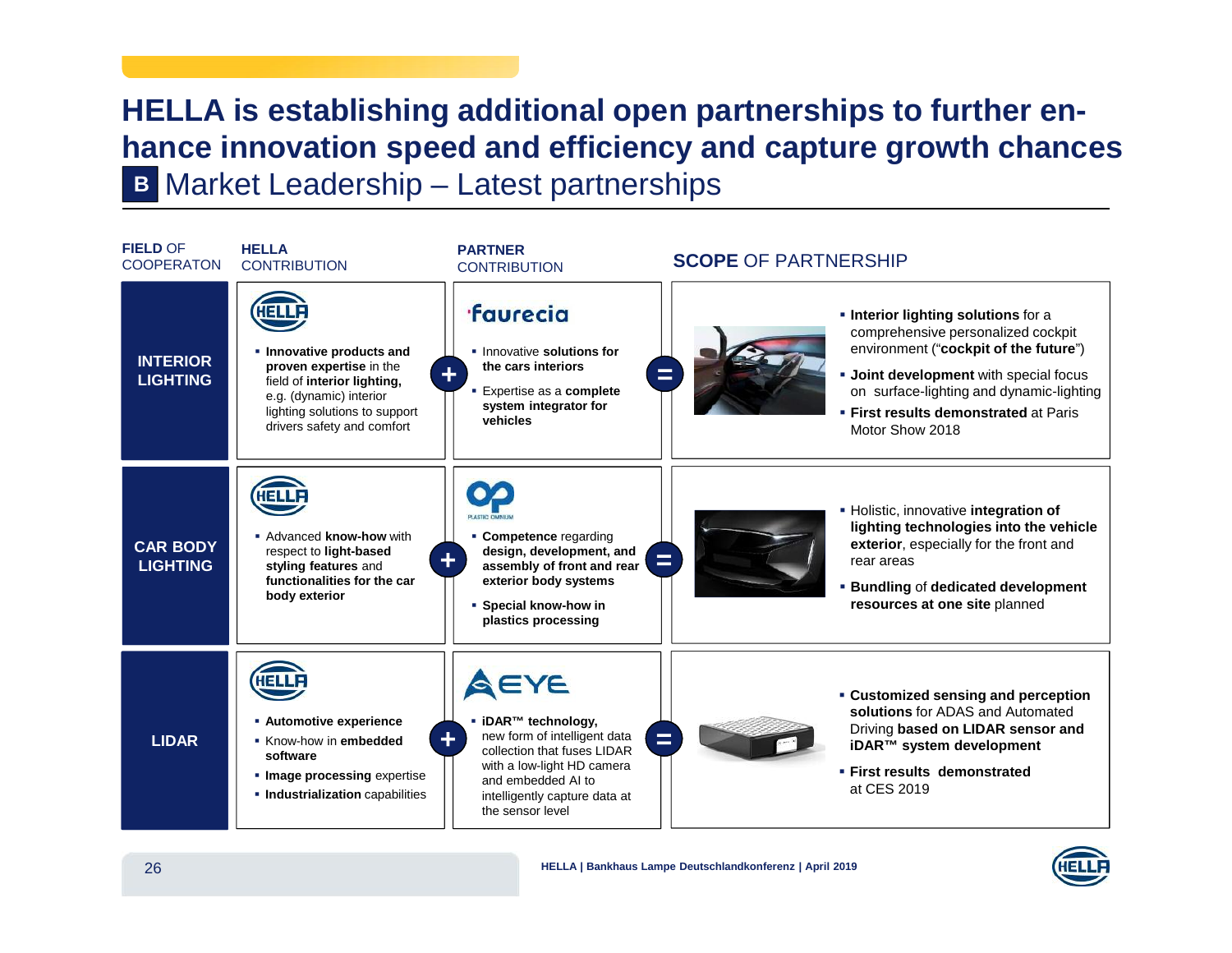# **HELLA shapes its Aftermarket and Special Applications business to ensure further growth**

Resilient Portfolio **C**



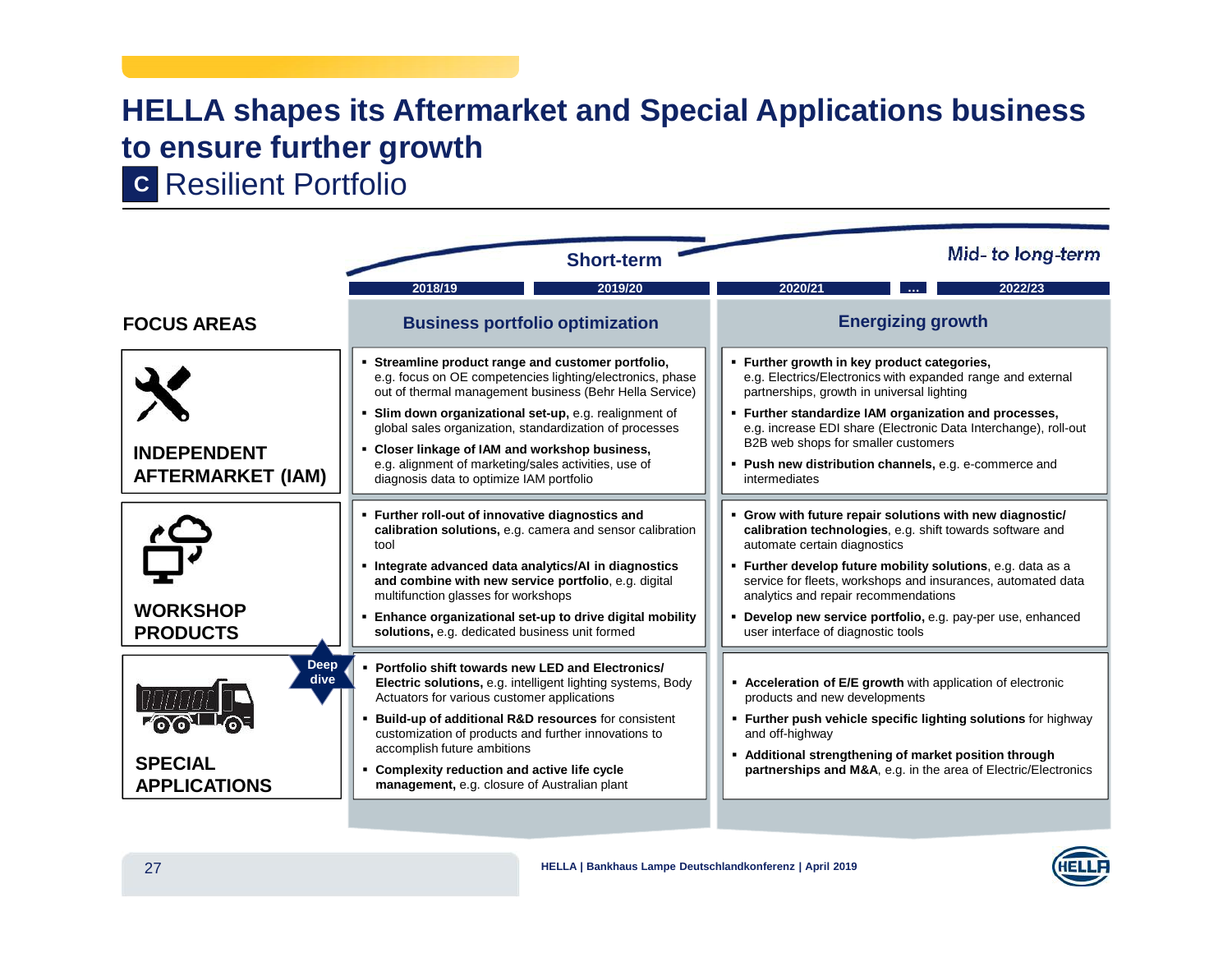# **HELLA strengthens its global competitiveness by continuously advancing its corporate set-up and processes**

**D** Operational Excellence

|                   | <b>Short-term</b>                                                                                                                                                                                                                                                        | Mid- to long-term                                                                                                                                                                                                                                                   |
|-------------------|--------------------------------------------------------------------------------------------------------------------------------------------------------------------------------------------------------------------------------------------------------------------------|---------------------------------------------------------------------------------------------------------------------------------------------------------------------------------------------------------------------------------------------------------------------|
|                   | 2019/20<br>2018/19                                                                                                                                                                                                                                                       | 2022/23<br>2020/21                                                                                                                                                                                                                                                  |
| <b>KEY LEVERS</b> | <b>Strict cost control management</b>                                                                                                                                                                                                                                    | <b>Further optimization of</b><br>processes and global set-up                                                                                                                                                                                                       |
|                   | <b>Enhancement of global supplier base with</b><br>focus on further localization                                                                                                                                                                                         | • Further strengthening of purchasing power, e.g.<br>consolidation of global supplier base, partnerships                                                                                                                                                            |
|                   | . Roll-out of global standard organization,<br>e.g. each plant with same organizational units<br>and standardized roles                                                                                                                                                  | . Implementation of fully-fledged global Shared<br>Service Organization with defined process<br>ownership, stringent task split and responsibilities                                                                                                                |
| <b>STRUCTURE</b>  | • Optimization of IT infrastructure, e.g.<br>faster workflow system by lean corporate IT                                                                                                                                                                                 | <b>Further investments in IT systems and new</b><br>applications, e.g. roll-out of SAP S/4 HANA                                                                                                                                                                     |
|                   | • Continuous improvement of development<br>processes to optimize project maturity and<br>launch readiness                                                                                                                                                                | . Roll-out of smart automation strategy e.g.<br>integration of collaborative robots, fully-automated<br>preproduction, modular assembly lines                                                                                                                       |
|                   | • Optimization of production planning, e.g.<br>floor space utilization                                                                                                                                                                                                   | · Implementation of "HELLA process house" with<br>globally harmonized business processes                                                                                                                                                                            |
| <b>PROCESS</b>    | <b>Stricter release process for procurement of</b><br>indirect materials and services                                                                                                                                                                                    | Implementation of advanced systems to digitalize<br>RfQ process and ensure "guided buying"                                                                                                                                                                          |
| <b>PEOPLE</b>     | • Realignment of global headcount planning<br>in line with flattening industry outlook<br><b>Example 1 Focusing of worldwide training activities</b><br>on necessary technical skills<br><b>Enhancement of virtual collaboration</b> by<br>roll-out of new digital tools | . Further expansion of global talent pool for<br>core functions and growth areas<br>• Continuous optimization of work assignment<br>within global HELLA network<br>. Roll-out of targeted training concepts to ensure<br>digitalization and industry transformation |

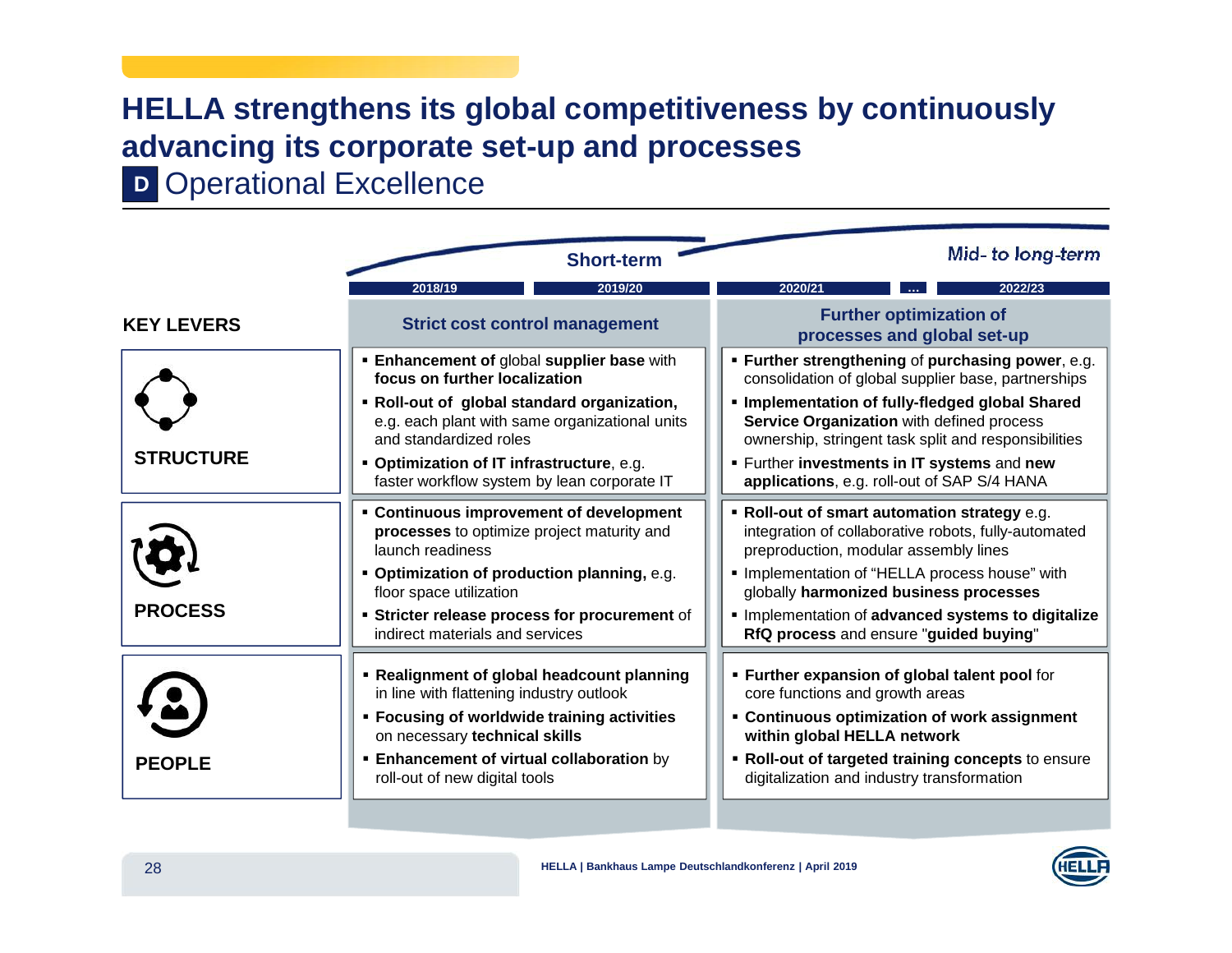### **HELLA Presentation German Conference April 2019** Outline

- HELLA Financial Results FY 2017/18
- HELLA at a Glance
- HELLA Strategy

■ HELLA's View on Automotive Market Trends

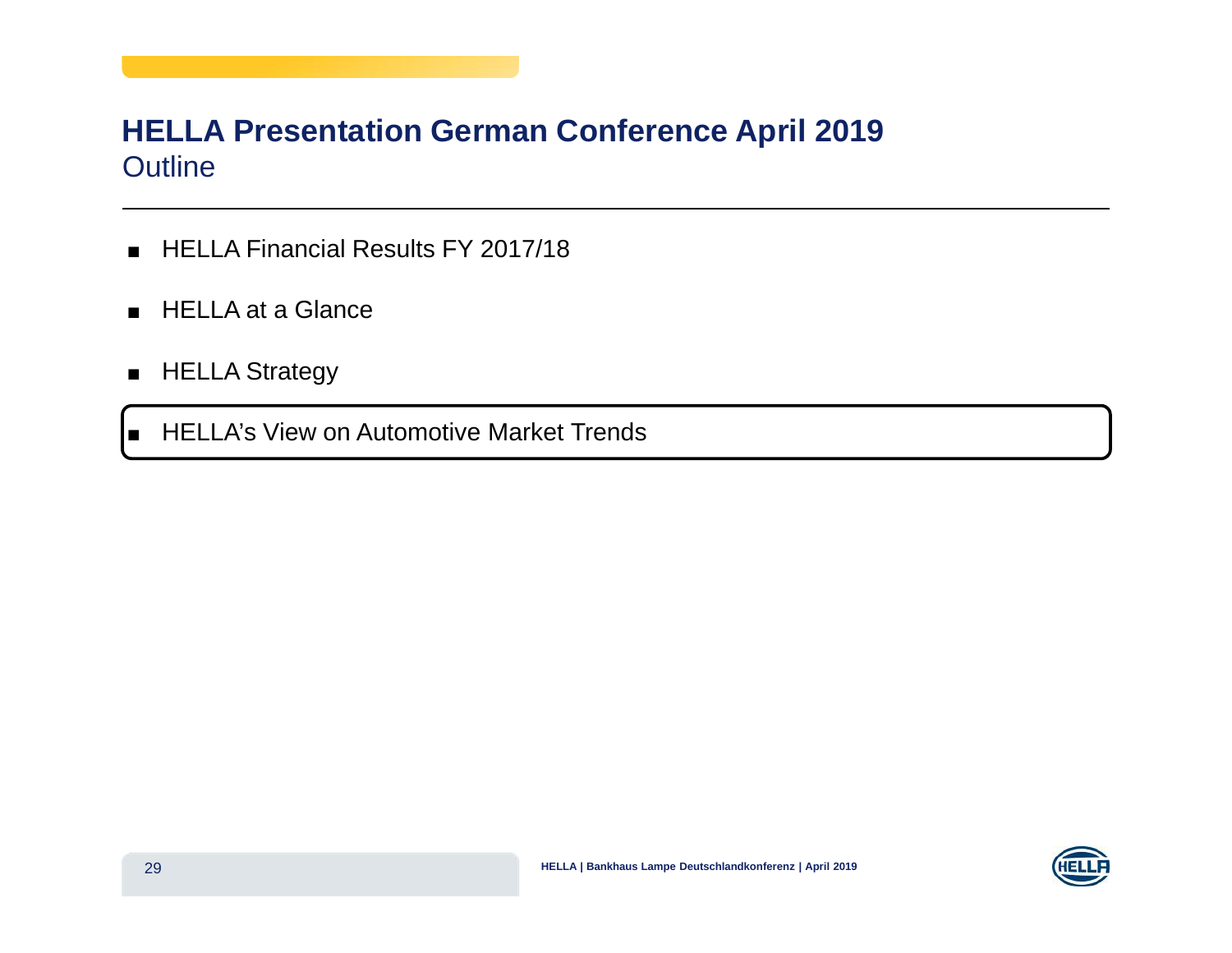# **To benefit from latest market developments, HELLA has incorporated their major implications into its strategic action plan** HELLA's view on Automotive Market Trends

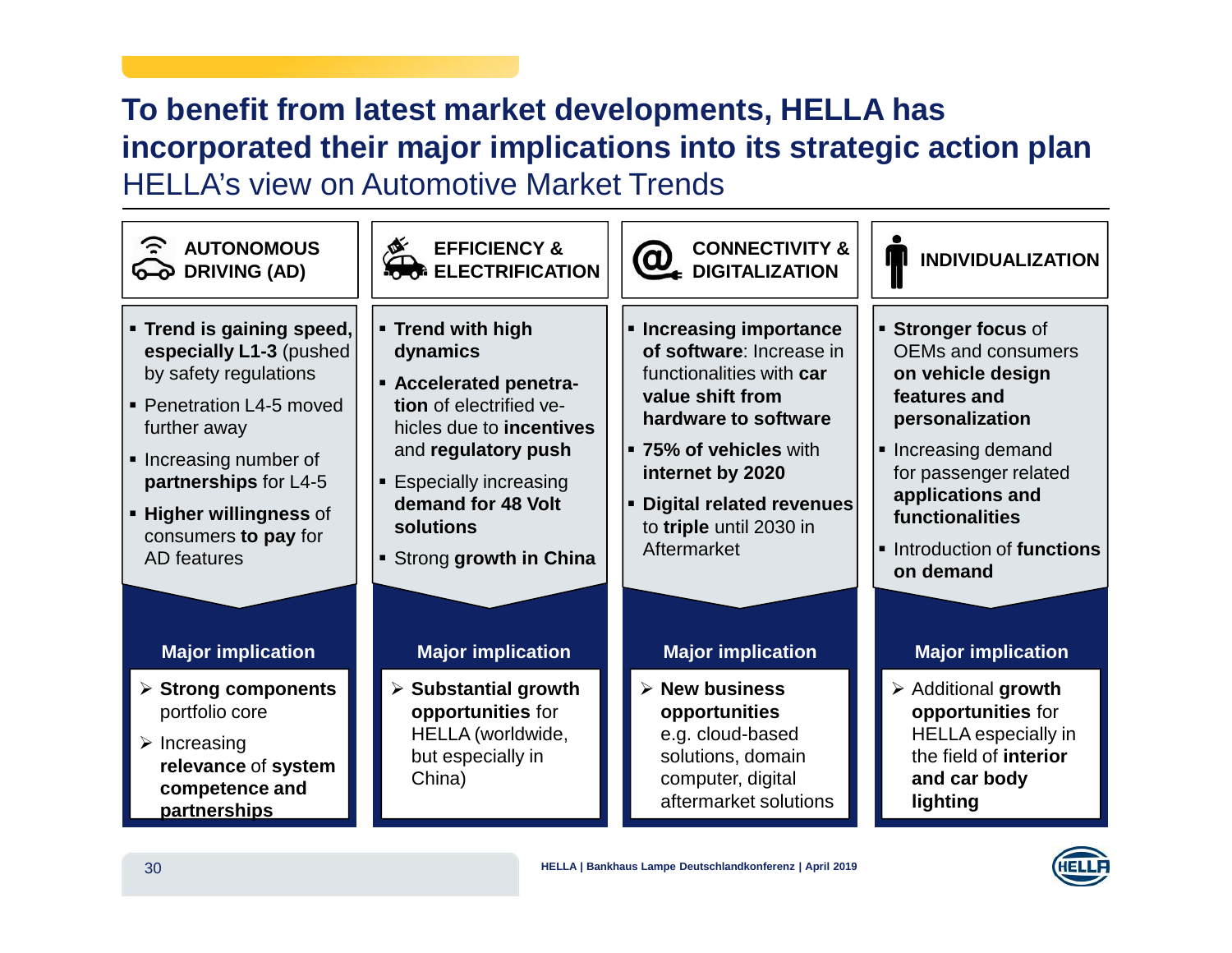# **HELLA is already benefiting from trend towards Autonomous Driving by focusing on solutions for L1-L3 requirements** Autonomous Driving – Overview

<u>ر:</u> **Penetration 2025 AutonomousDriving Level Data base Data base CMD 2018 per CMD 2018 per CMD 2019 vs. CMD 2019 38%34%Level 143%39%Level 220% 22% Level 33%1%Level 41%1%Level 5**



### **MARKET**

- **Strong ADAS penetration** especially penetration of lower levels (L2 and L3) increasing
- **ADAS sensors demand increasing globally,** especially camera, radar and lidar with strong growth
- **Estimated penetration of L4 and L5 moved further away,** penetration starting notably in 2030

### **Development HELLA Position & Strategy**

**Strong growth perspective with established products and product roadmap**

- **HELLA as key supplier of ADAS,** pushing front camera software, radar portfolio e.g. **24 Ghz** and **77Ghz** low cost and supplement **SHAKE sensor**
- Develop **new products** together with **partners** like **AEye** for **LiDAR** to offer new use cases
- $\mathbf{r}$  **Allocate resources** to **complex Image Processing** and **77 Ghz** performance radar to continuously enhance products and offer **L3+ functionalities**

\* Based on global LVP, source: Strategy Analytics November 2017, 2018; HELLA analysis

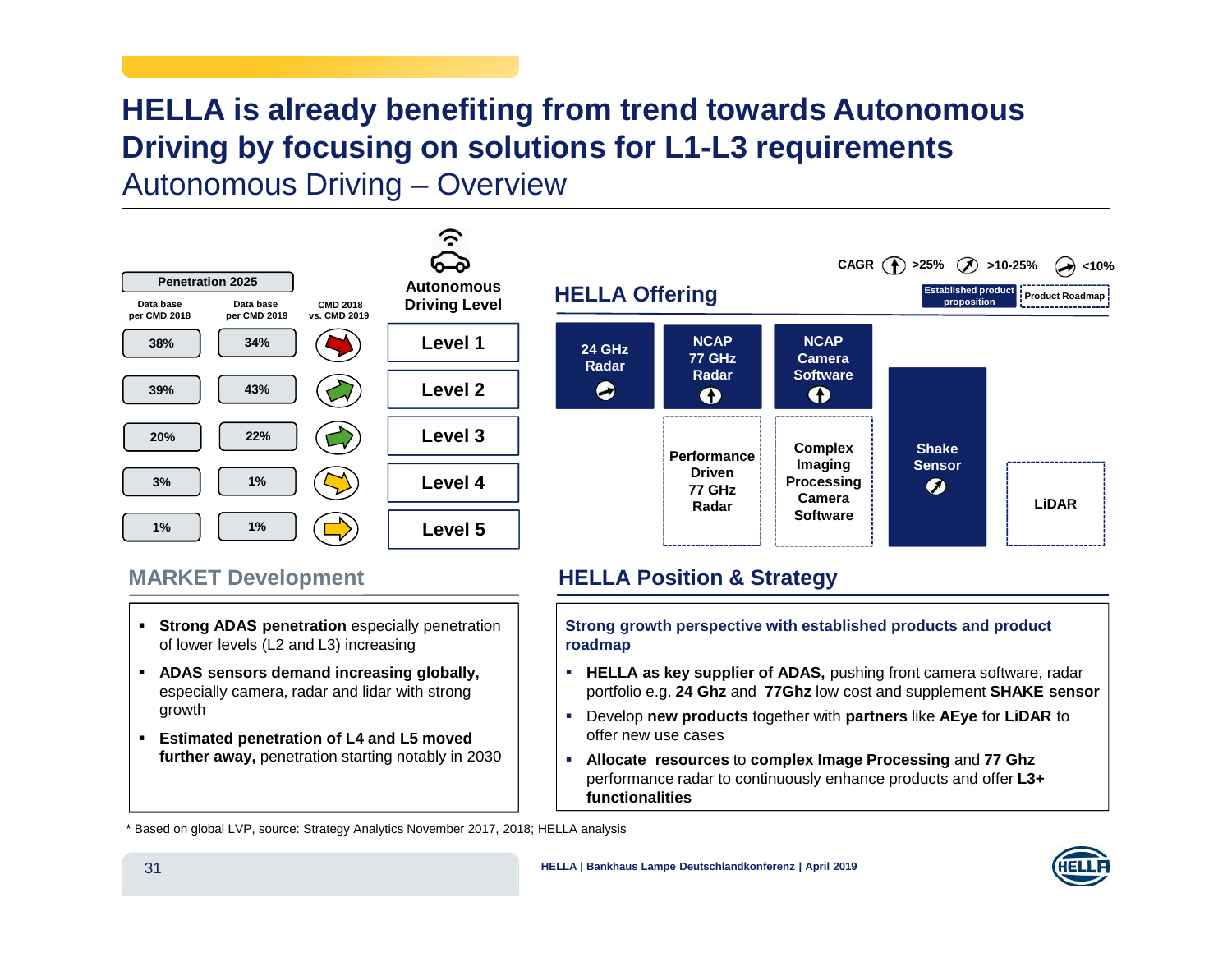# **HELLA's 77 GHz radar family approach covers almost all market needs for assisted and automated driving**

Autonomous Driving – Key supplier for ADAS: radar sensors

#### **AUTONOMOUSDRIVING**

#### う **EXAMPLE:** ౚ

### **MODULAR PLATFORM APPROACH FOR 77 GHZ RADAR**

- **MARKET SITUATION**
- **24 GHz radar** is **commontechnology** for standard assistance functions
- **77 GHz radar** is satisfying requirements for **Assisted** and **Automated Driving**
- **Replacement of 24 GHz radar by cost effective 77 GHz** "System on Chip" solutions has already **started**
- **Highest volume growth driven by NCAP and level 2/3 functionalities** in price driven market for standard corner radars
- П **Mid/high performance** solutions needed **for higher automation levels** (L3+) based on cost competitive, modular, scalable sensors and system designs
- **HELLA APPROACH Further roll-out of successful 24 GHz radars** П **Offering 77 GHz radar platform** as **component** or **system business** П from HELLA sales channels or with cooperation partner ZF **Modular** platform (focus on different interfaces) o **Scalable** sensor solutions (processor performance & antenna set-up) Maximize **synergies** (focus on reuse of SW components) oo **Flexible** software deployment (decentralized or centralized functions) **77 GHz radar product family Unique Selling** ⋗ **Proposition** with performance driven **150m corner** Truck performance driven for AD **range radar** cost optimized (e.g. Turn assist)

### **KEY ACHIEVEMENTS**

 $(e.g. NCAP)$ 

- **Key supplier** for **24 GHz radar** with more than 20 million sensors on the market; **booked business will more than triple HELLA's volume**
- **77 GHz radar platform under development:** successful business acquisition for **passenger cars** (premium & volume) and **Truck**

 $(e.g.$  parking)

 **Pre-development phase** for **next generation technologies** (e.g. "Antenna on Chip") and **parking Application** with Premium OEM



**sensor**

(e.g. highway pilot)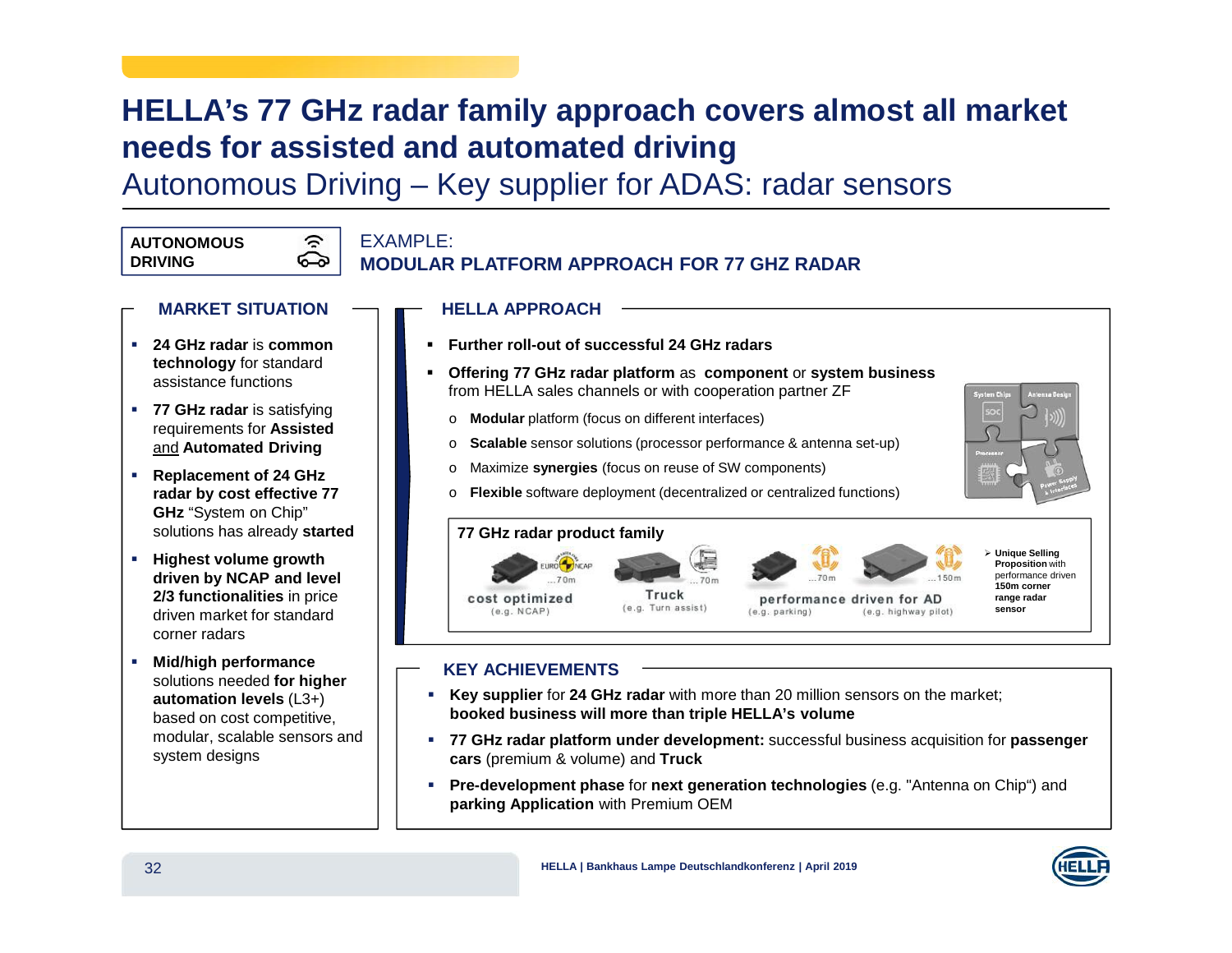## **HELLA offers scalable camera software platform for NCAP and advanced ADAS functionalities**

Autonomous Driving – Key supplier for ADAS: camera software

**AUTONOMOUSDRIVING**

### $FXAMPI F$ **FRONT CAMERA SOFTWARE**

**HELLA APPROACH**

- **MARKET SITUATION**
- Transition to **AutomatedDriving increases penetration rates of cameras<sup>1</sup>**



**~40**millioncameras**2025**

う ౚ

 Especially **growth in NCAP** market **accelerating,** pushing **front camera market** size to<sup>1</sup>

**~3.5bn US\$ in 2025**

- **OEMs push vehicle intelligence** and **sensor demand** in Europe and NSA, **governmental push** in **China** for ICV and intelligent infrastructure
- **OEM customers require** camera software to offer **L3+ scalability**
- **Flexible, scalable approach** from cost optimized (NCAP) to complex image processing functions (L3)
- **Differentiated customer approach** depending on level, customer freedom of choice for vision and SOC IP and creating own USP
- Attractive **price per function** model
- П **Increasing function portfolio:**



AI based vulnerable road user and automatic emergency braking in low cost NCAP camera



AI based wide Field of View L2/L3 camera perception on ultra-low power System On Chip (SoC)

#### **KEY ACHIEVEMENTS**

- **Camera software series launch for NCAP market** with major European OEM
- **Successful acquisition of series orders**, e.g. L2+ camera software with European OEM, L1 camera for Chinese OEM, testing services for Korean Tier1
- **NCAP software offering available on platforms of 4 semiconductor partners**
- ٠ **Successful demonstration of new AI based L2/L3 perception function** on ultra low-power SoC and Camera-lidar integration on AEye next generation lidar **at CES2019**

#### 1) Strategy Analytics

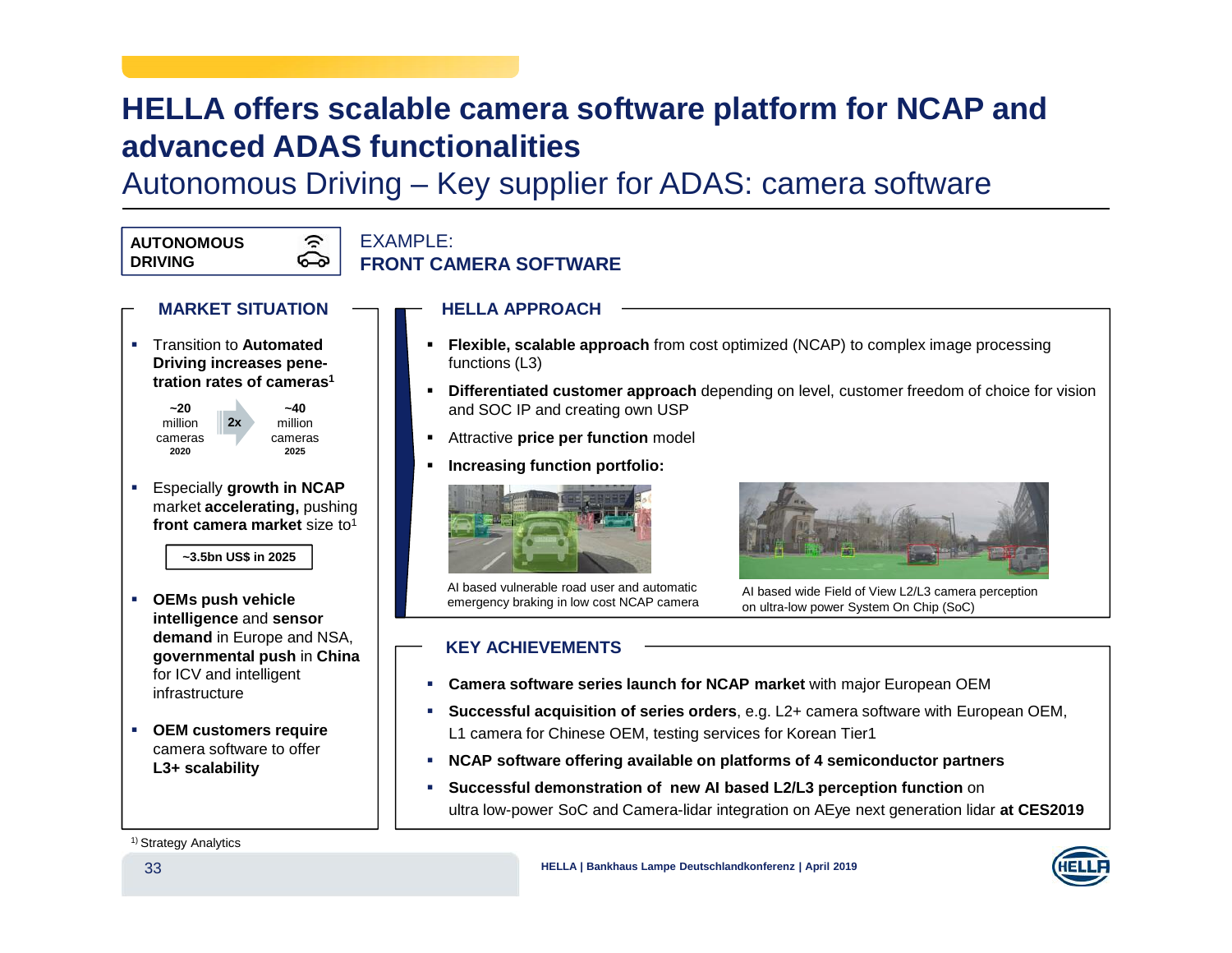# **HELLA is energizing its long-term profitable growth path by offering attractive products for all stages of electrification**

Efficiency & Electrification – Overview

#### **Number of manufactured vehicles\***





### **MARKET**

- **Shift within powertrain concepts** with higher dynamics
- **Increasing focus on 48V systems** as bridging technology for OEM's to reach regulated targets
- **Start-stop technologies growing** next 5 years**, pure ICE** with **sharp decline,** ICEs until 2030 still relevant technology

### **HELLA** Position & Strategy

**Strong growth perspective with established products and product roadmap**

- Further **roll-out of components** and foster **market** penetration of e.g. DC/DC converters and IBS
- **Leverage Hybrid and Electric Vehicle competence** to benefit from increasing trend for mild-hybrids with further **investments** in new products like Dual Voltage BMS and Power Pack 48V
- П **Further resources allocation** to **BMS** and **High voltage** products like Inverter and On Board Charger

\* Based on global LVP, source: IHS Engine Database January 2018, 2019; HELLA analysis

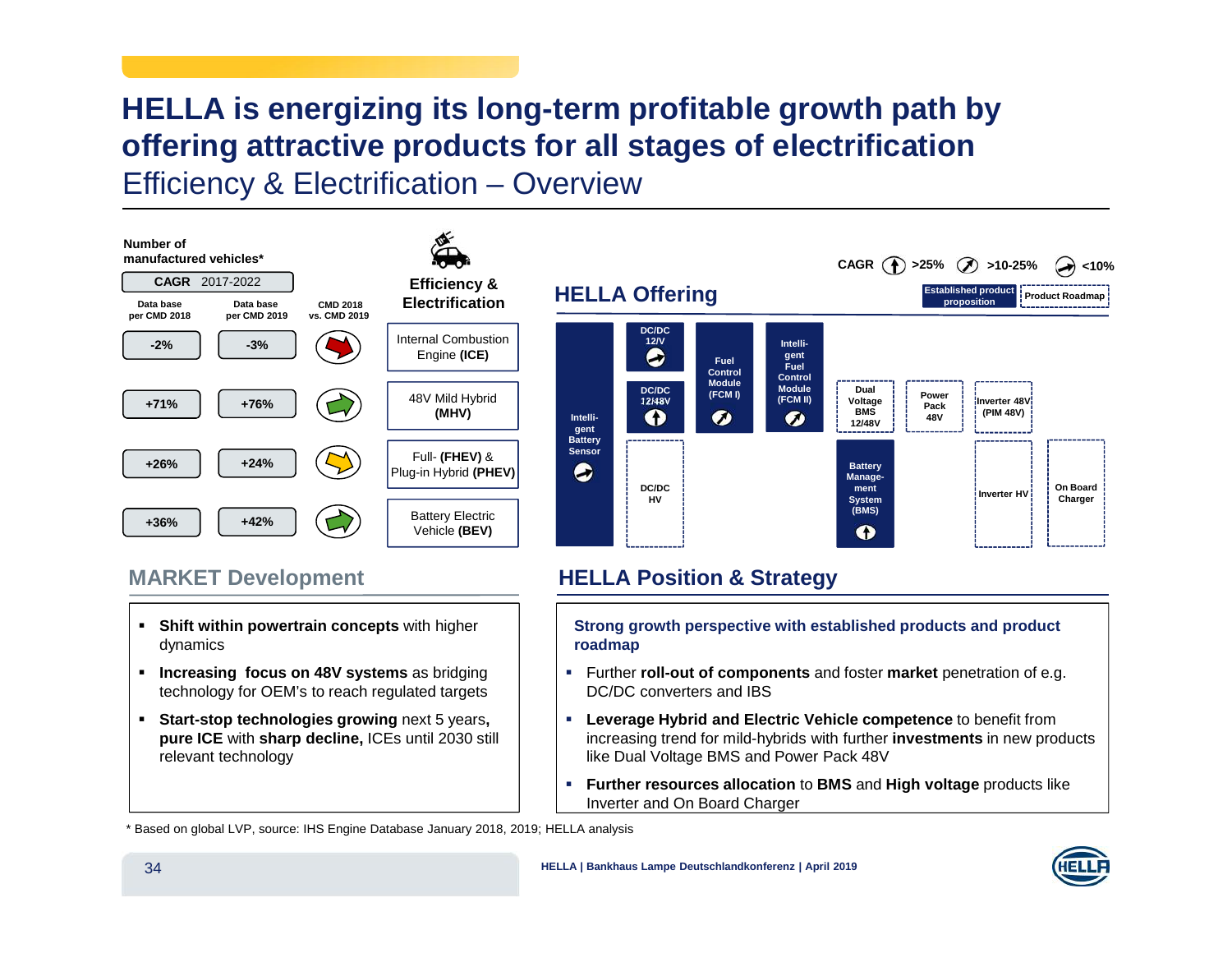# **HELLA accompanies customers comprehensively on their way towards E-Mobility**

Efficiency & Electrification – Technology and Product Roadmap

### **DEVELOPMENT** STAGES OF **ELECTRIFICATION**



**Intelligent components** for battery sensing and for fuel pump control reduce  $CO_2$  emissions for non-electrified vehicles (e.g. Start/Stop)

**Solutions for 48V Mild Hybrids** allow advanced driving functions such as recuperating, coasting & boosting

 **Supported by experience in 48V power electronics and High Voltage** (HV) BMS, HELLA faces several attractive business opportunities **Strategic Direction**

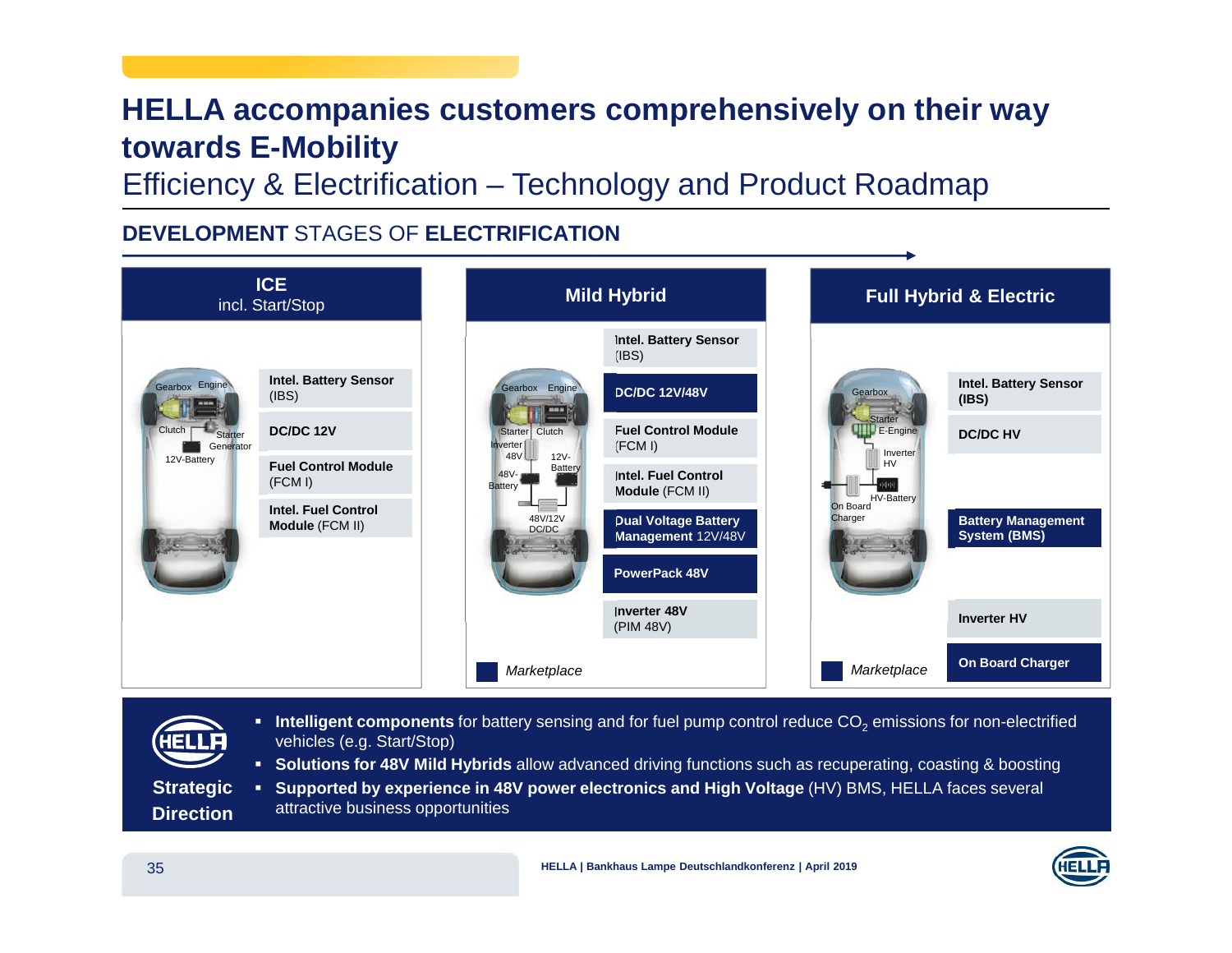# **HELLA supports OEMs to handle increasing complexities and costs by offering system solutions especially for 48V Mild Hybrids**

Efficiency & Electrification – Supplier of innovative subsystems

|                                             | <b>PowerPack 48 Volt</b>                                                                                                                                                                                                                                                                                                                                     | <b>Dual-Voltage Battery Management</b>                                                                                                                                                                                                           |
|---------------------------------------------|--------------------------------------------------------------------------------------------------------------------------------------------------------------------------------------------------------------------------------------------------------------------------------------------------------------------------------------------------------------|--------------------------------------------------------------------------------------------------------------------------------------------------------------------------------------------------------------------------------------------------|
| <b>PRODUCT</b><br><b>SOLUTION</b>           |                                                                                                                                                                                                                                                                                                                                                              |                                                                                                                                                                                                                                                  |
| <b>TARGET</b><br><b>GROUP</b>               | Larger vehicles (middle- and premium class)<br>More power consumers and high power for<br>comfort and performance                                                                                                                                                                                                                                            | <b>Compact class</b><br>Reduction of weight and volume with minimal<br>change of conventional board system                                                                                                                                       |
| <b>UNIQUE SELLING</b><br><b>PROPOSITION</b> | Modular solution for high power needs in mild<br>hybridization<br>• Functional combination of 48V battery and<br><b>DC/DC converter</b> into a modular device with<br>minimal change of conventional vehicle<br>architecture<br>• Bundling of competence and wide experience for<br>Power Electronics and Battery Management in<br>one single HELLA division | Power and efficiency of 48V in a "12V package"<br>Functional combination of 48V & 12V battery<br>ш<br>including power electronics into a single device<br>within the size of a conventional 12V battery<br>HELLA first and unique to market<br>ш |

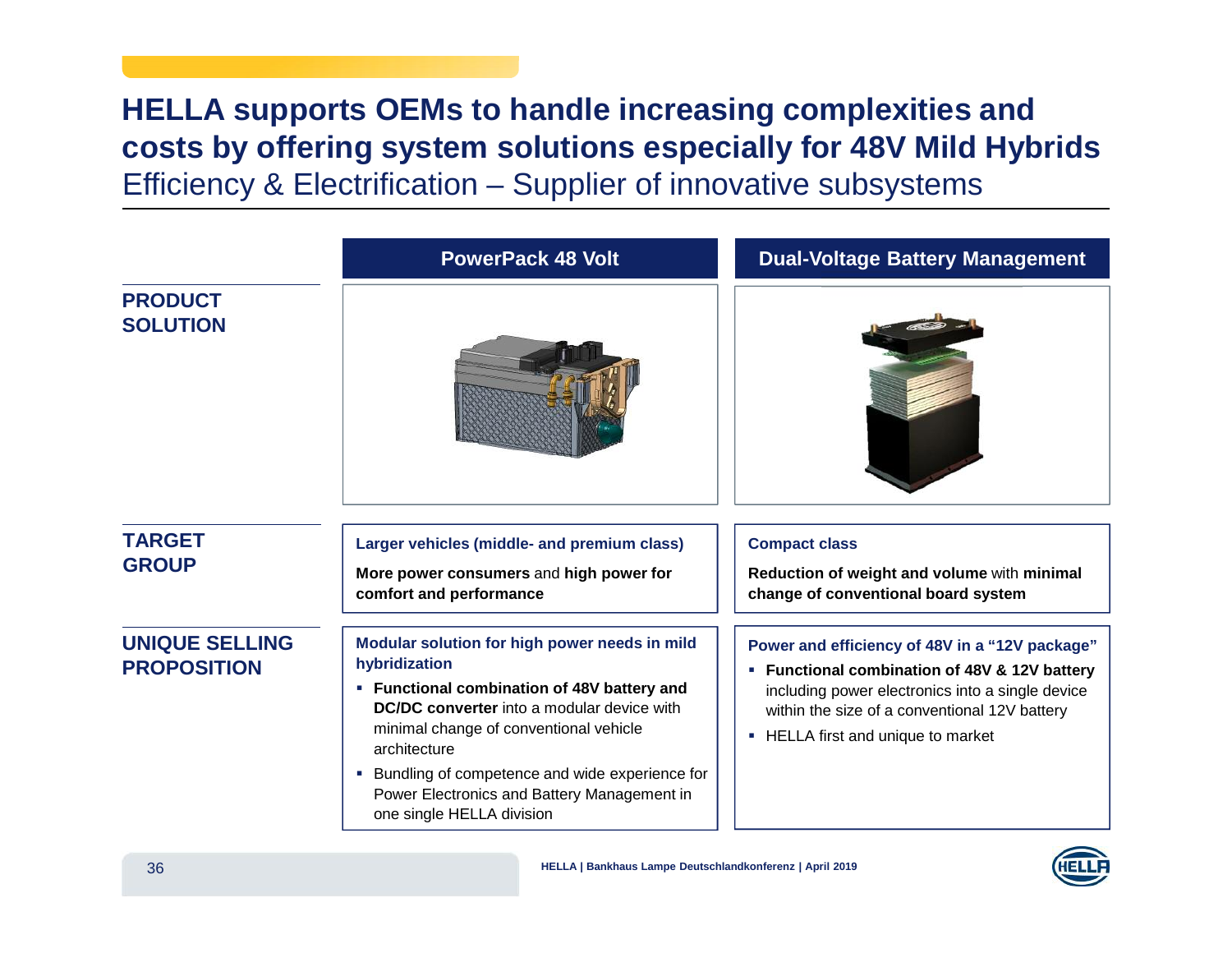# **HELLA is working on innovative mobility solutions along the digital Aftermarket value chain**

Connectivity & Digitalization – Leading diagnostic supplier

#### **CONNECTIVITY &DIGITALIZATION**

### **EXAMPLE:**

 $@{.}$ 

### **MOBILITY SOLUTIONS WITH DIGITAL SERVICES FOR WORKSHOPS**

#### **MARKET SITUATION**

- **Share of digital-related revenues expected to triple** to almost 20 percent **in the global automotive aftermarket until 2030**<sup>1</sup>
- **OEMs are increasing invest in car driver retention** with connected vehicles
- **IAM and Intermediates** require an **open interface** into the vehicle
- **Retrofit dongle solutions available** in <sup>a</sup> highly fragmented market of telematics suppliers
- **No common standard** (hardware or software) for **dongle retrofit solution** with varying degrees of quality

#### **HELLA APPROACH**

- П **Create tailor-made maintenance and repair offers reducing waiting times and downtime** by passing vehicle data (e.g. tire pressure, battery condition) on to independent repair shops without prior workshop visit
- П **Introduce** B2B remote, retrofit **onboard diagnosis solution** (with Dongle) based on standardized hardware



- **Utilize existing data** from stationary diagnostics to improve telematics solution
- Build **customer segment specific use cases**, e.g. for fleet companies

#### **KEY ACHIEVEMENTS**

- **Leading position for stationary diagnostics and repair services** in DACH
- П **Partnership with** San Francisco based **telematics start-up CarForce** established
- П **Pilot solutions** to enable workshops to manage connected cars **already running in EU**
- a. Launch of **fleet solution** and **driver app** planned for 2019

1) McKinsey&Company, The changing aftermarket game, Advanced Industries, June 2017

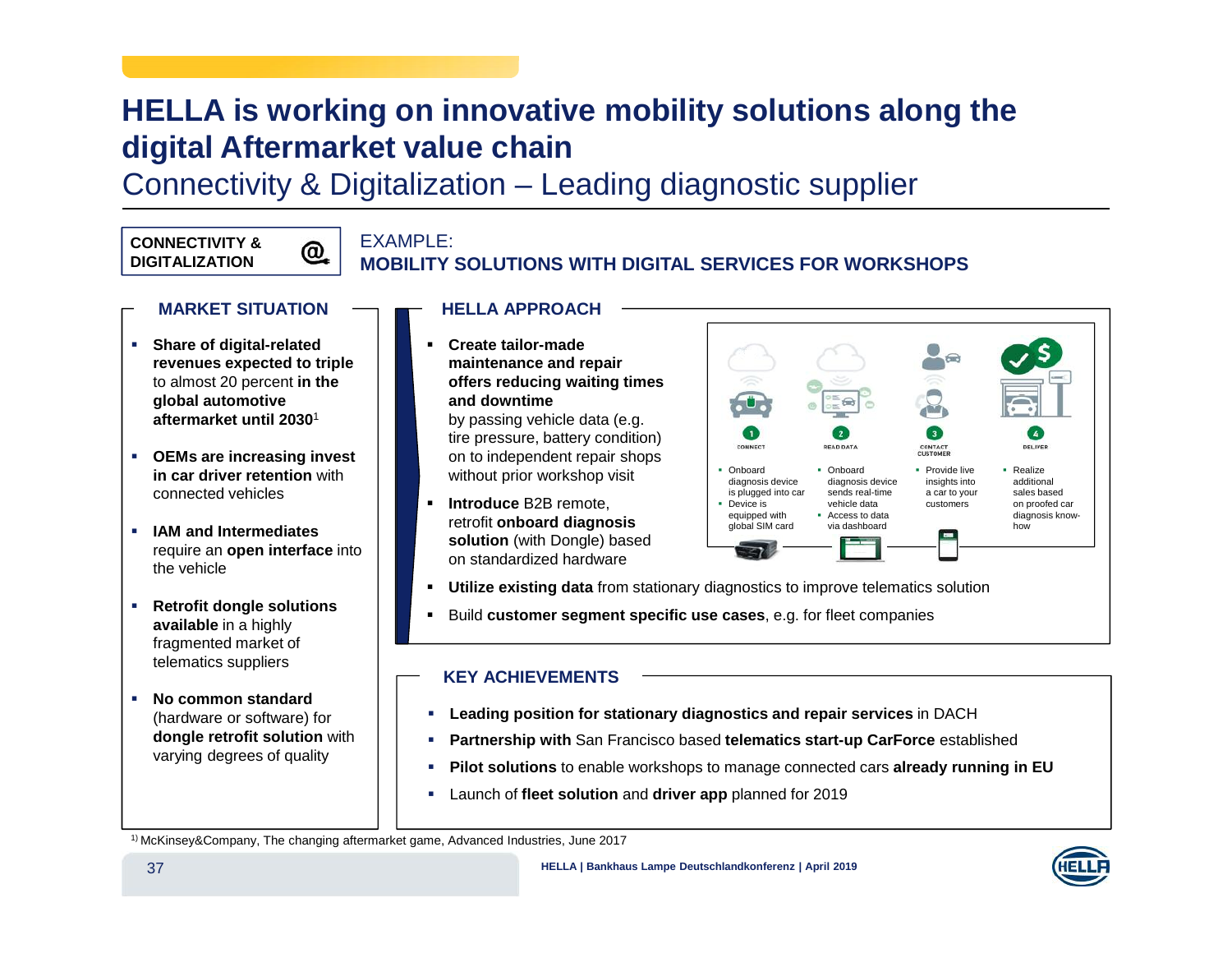# **HELLA offers innovative lighting designs and functionalities for the inside and outside of the car**

Individualization – Leading supplier for personalized functionalities

#### **INDIVIDUALIZATION**

# EXAMPLE: **TAILORED CAR BODY AND INTERIOR LIGHTING SOLUTIONS**

- **MARKET SITUATION**
- **EXEC** Increasing **demand for personalization** of vehicle
- **Lighting is becoming a key styling element of the vehicle exterior** and is **penetrating** all all car segments
- **Interior solutions with increasing complexity** due to styling demands and functionalities focused on individualization
- **EXECUTE:** Introduction of **functions** on **demand**, e.g. multicolor illuminations in- and outside
- **Both interior and exterior** lighting solutions **support sensor** operations for **complex use cases,** e.g. auto pilot

П Offer **innovative designs** and **functionalities enabling integrated solutions and connectivity** for the **inside** and **outside** (front, end, side) car



### **KEY ACHIEVEMENTS**

**HELLA APPROACH**

- **Expansion of customer base for light projections** (with multi lense array solutions), e.g. for welcome scenarios
- First **customer orders** for **illuminated logo/radome**
- П **Series developments** for **advanced ambient illumination** and **advanced roof module**
- П **Next generation of grille illumination** available, first customer projects in development
- П **Strategic partnership** with **Faurecia for interior** and **Plastic Omnium for exterior** solutions